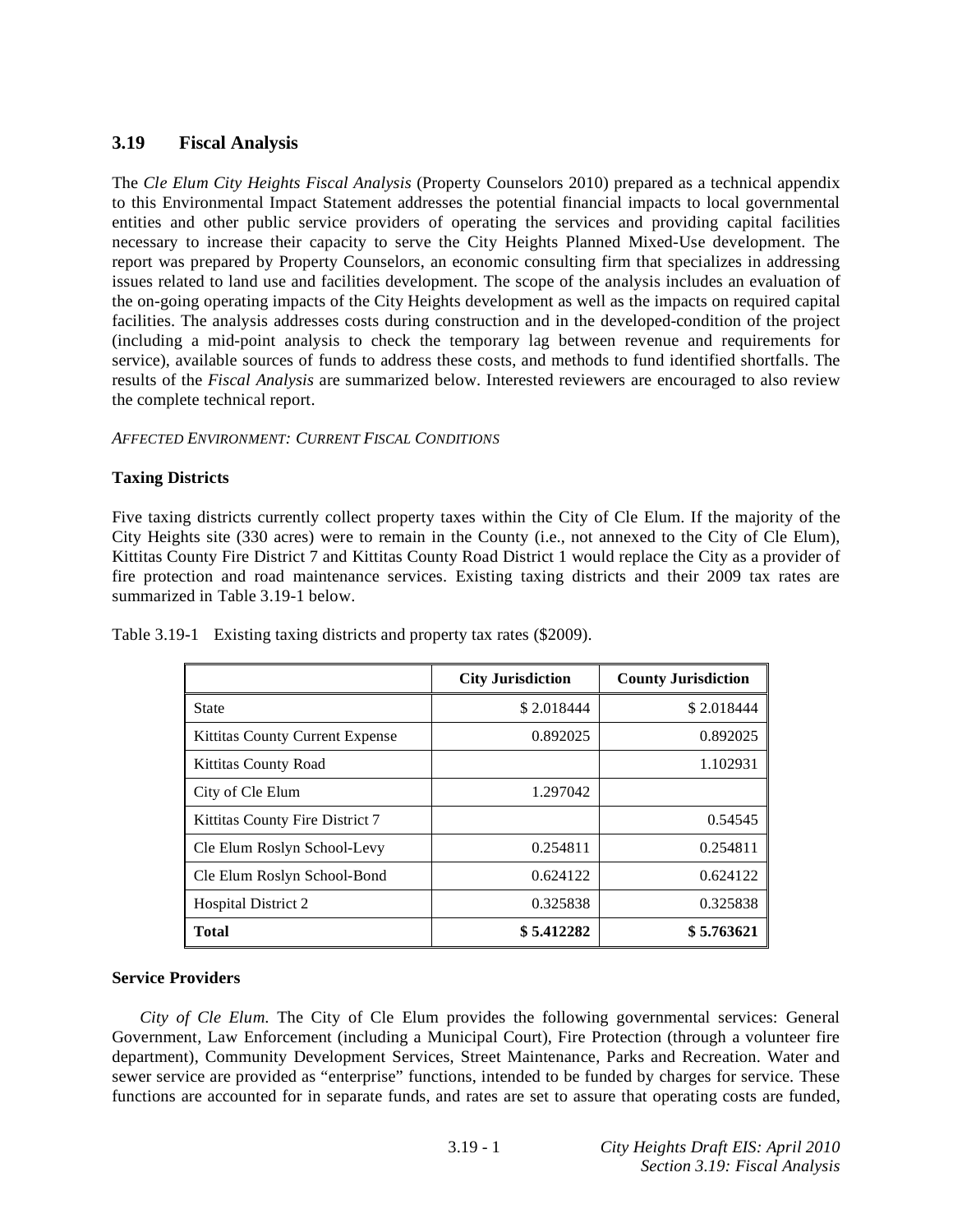and that capital costs are recovered. These services are described in more detail in other Draft EIS sections (Section 3.14 Parks, Recreation and Open Space; Section 3.17 Public Services; and Section 3.18 Utilities). Fiscal aspects of City water and sewer services are described below.

 City revenues and expenditures are summarized in Table 3.19-2 for the years 2007 through 2009. The operating position of the City is reflected in a revenue and expense comparison for the General Fund and Special Revenue funds. (Special revenue funds are used for operating functions, such as street maintenance, and are funded from sources other than general taxes.) The City's operating revenues increased by 20 percent between 2007 and 2008. Budgeted revenues for 2009 were 4.5 percent less than actual revenues in 2008. The City's actual revenues in 2009 have fallen short of budgeted levels. The City has reduced budgeted expenditures, but still faces a shortfall.

The City's budget challenges are related to the structure of the local tax base. The largest source is retail sales tax at approximately 30 percent of total operating revenues in 2008. Taxable retail sales are related to both household spending and construction activity. Table 3.19-3 summarizes the trends in retail sales activity over the last five years. (The sales data by sector are reported by the Washington Department of Revenue by the month of sale. Distributions to the City occur two months later. This lag creates some inconsistencies in the growth rates shown in Table 3.19-2 and Table 3.19-3.)

As shown, total taxable sales grew from \$65.5 million in 2005 to \$117.4 million in 2007, an average annual growth rate of 33.9 percent. Taxable sales declined by 4 percent in 2008, and declined further by 29.9 percent in the first nine months of 2009 compared to the same period in 2008. This decline represents a dramatic reduction in the City's major source of operating revenue. The major contributor to this decline is taxable sales in the construction sector. As shown, this sector grew from \$13.2 million in sales in 2005 to \$49.4 million in 2008, an average annual increase of 93 percent. Construction sales revenue then declined by 7 percent in 2008, and 49 percent in the first nine months of 2009 compared to the same period in 2008.

Other revenues are relatively stable, particularly property taxes that can grow at 1 percent per year (plus collections related to new construction) somewhat independent of any dramatic increases or decreases in underlying property values.

In summary, the primary cause of the City's budget shortfalls are related to the loss in revenues associated with the slowdown in development.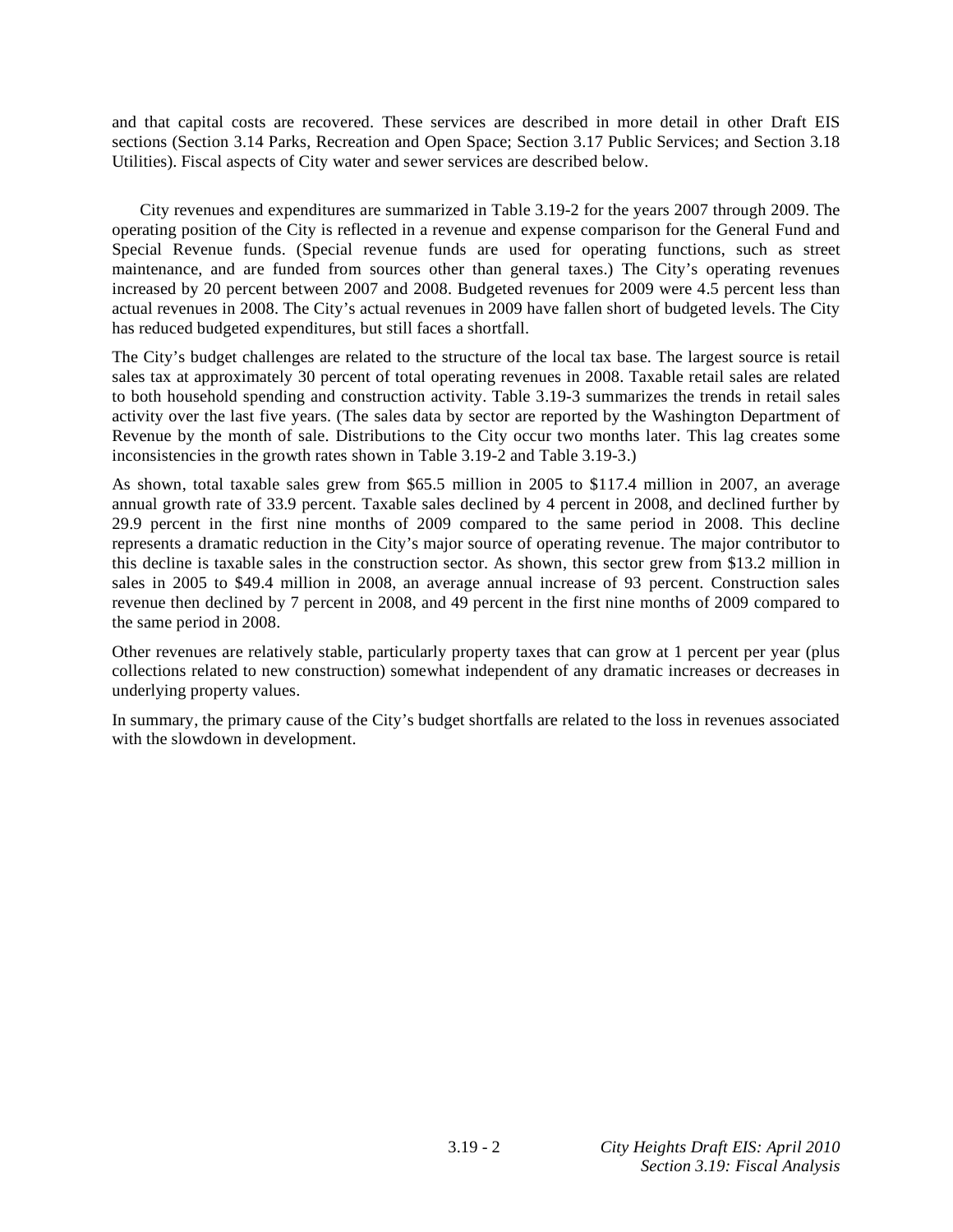Table 3.19-2. City of Cle Elum operating revenue and expenditures: general fund and special revenue funds (compiled by Property Counselors 2010).

| <b>Operating Revenue</b>             |               |           |               |
|--------------------------------------|---------------|-----------|---------------|
|                                      | 2007          | 2008      | 2009          |
|                                      | <b>Actual</b> | Actual    | <b>Budget</b> |
| <b>General Property Taxes</b>        | 392,688       | 400,951   | 413,655       |
| Sales and Use Taxes                  | 1,032,288     | 1,107,902 | 975,000       |
| <b>Business and Utility Taxes</b>    | 297,190       | 325,481   | 338,900       |
| Other Local Taxes                    | 176,276       | 125,600   | 197,000       |
| Licenses and Permits                 | 148.383       | 54.244    | 140.350       |
| <b>Business Licenses and Permits</b> | 15,955        | 16,992    | 18,000        |
| <b>Francise Fees</b>                 |               |           | 37,290        |
| <b>Building Permits</b>              | 131,117       | 36,204    | 120,850       |
| Animal Licenses/Other                | 1,311         | 3,446     | 1,500         |
| Subtotal                             | 148,383       | 56,642    | 177,640       |
| Charges and Fees for Service         | 44,912        | 59,027    | 58,500        |
| Development Fees/Charges             | 7,443         | 17,320    | 10,000        |
| Other Fees/Charges                   | 37,469        | 39,310    | 48,500        |
| Subtotal                             | 44,912        | 56,630    | 58,500        |
| Interest and Investment Earning      | 89,747        | 36,143    | 124,825       |
| <b>Fines and Forfeits</b>            | 73,322        | 68,454    | 78,000        |
| Rents, Premiums, Other etc.          | 362,152       | 592,486   | 314,095       |
| Intergovernmental                    | 456,143       | 905,966   | 872,205       |
| Total                                | 3,073,101     | 3,676,255 | 3,512,530     |
| <b>Operating Exenditures</b>         |               |           |               |
|                                      | 2007          | 2008      | 2009          |
| Law and Justice                      | \$776,310     | 918,343   | \$1,029,495   |
| Fire and Emergency Services          | 178,431       | 188,620   | 281,015       |
| <b>Health and Human Services</b>     |               |           | 0             |
| Transportation                       | 291,139       | 439,438   | 352,825       |
| Physical Environment                 | 40,550        | 50,372    | 46,700        |
| Economic Environment                 | 167,166       | 208,123   | 191,990       |
| Culture and Recreation               | 78,473        | 139,231   | 171,880       |
| General Government                   | 319,931       | 496,527   | 541,200       |
| Capital                              | 1,205,215     | 1,024,832 | 558,900       |
| Other                                |               | 99,087    | 303,875       |
| Total                                | \$3,057,215   | 3,564,573 | \$3,477,880   |

 Source: State Auditor's Office, Local Government Financial Reporting System. City of Cle Elum, Annual Financial Report 2008. City of Cle Elum, 2009 Budget.

The largest category of City expenditures is law and justice, followed by general government, transportation, and fire and emergency services

|  |  | Table 3.19-3. City of Cle Elum taxable retail sales trends (compiled by Property Counselors 2010). |  |  |  |
|--|--|----------------------------------------------------------------------------------------------------|--|--|--|
|--|--|----------------------------------------------------------------------------------------------------|--|--|--|

|                            |            |            |             |             |            |            |           | Ann. Growth |                     |
|----------------------------|------------|------------|-------------|-------------|------------|------------|-----------|-------------|---------------------|
|                            | 2005       | 2006       | 2007        | 2008        | 2008 01-3  | 2009 O1-3  | 2005-2007 |             | 2007-2008 2008-2009 |
| Total Retail Trade         | 23.604.490 | 26,966,914 | 31,337,526  | 31.974.048  | 23,708,029 | 20.284.244 | 15.2%     | 2.0%        | $-14.4%$            |
| Construction               | 13.226.675 | 26.464.021 | 49.424.608  | 45.974.048  | 34,839,529 | 17.656.461 | 93.3%     | $-7.0\%$    | $-49.3%$            |
| Other Taxable Sales        | 28.679.050 | 30.610.598 | 36.661.022  | 34.726.352  | 27,537,759 | 22.439.919 | 13.1%     | $-5.3%$     | $-18.5%$            |
| Total Taxable Sales        | 65.510.215 | 84,041,533 | 117.423.156 | 112.674.448 | 86,085,317 | 60.380.624 | 33.9%     | $-4.0%$     | $-29.9\%$           |
|                            |            |            |             |             |            |            |           |             |                     |
| Construction as % of Total | 20.2%      | 31.5%      | 42.1%       | 40.8%       | 40.5%      | 29.2%      |           |             |                     |

Source: Washington Deprtment of Revenue, Quarterly Business Review, and Property Counselors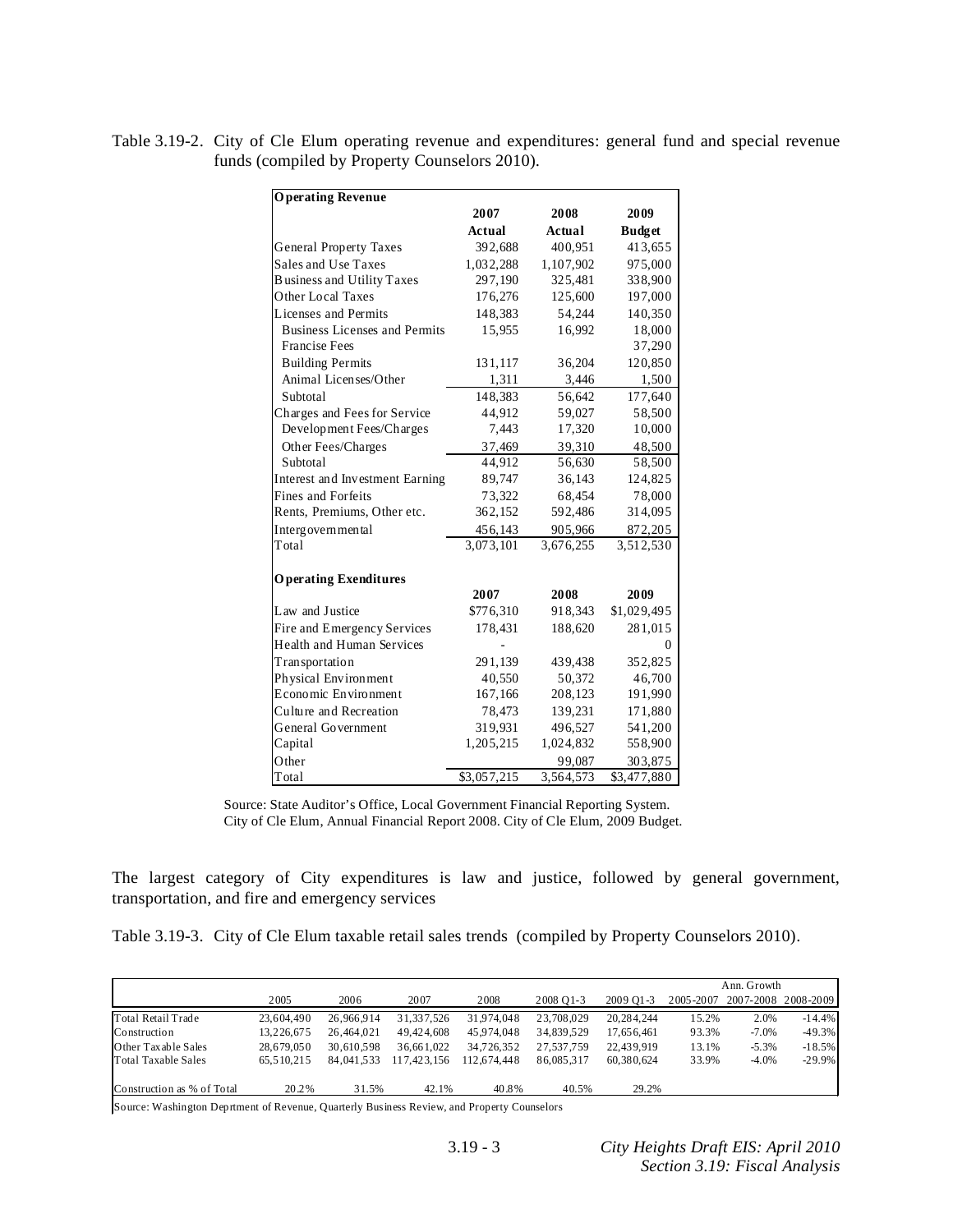There are two aspects of the City's current fiscal condition that are relevant to projecting future conditions. First, current conditions are largely a result of the slowdown in development activity, and increased development in projects like City Heights would lead to increased revenues. These revenues are estimated based on the characteristics of the projected development. Second, use of current expenditure factors for projecting the future understates the future cost of providing services. The *Fiscal Analysis* is based on 2007 cost factors (with adjustments for inflation) for services related to the requirements of development like City Heights. Such service levels should be sustainable over time.

 City of Cle Elum revenue and expenditure patterns can be compared to cities with similar profiles. The Association of Washington Cities (AWC) has classified all cities in the State of Washington according to their size, rate of growth, the personal income level of residents, and amount of commercial activity. Cle Elum is presently classified as a Tourism Hub. Revenue and expense data for cities in this category are derived from a database called Local Government Financial Reporting System (LGFRS) compiled by the Washington State Auditor's office. The data in the system are adjusted to exclude any double counting, and are presented in a format that can be compared across jurisdictions. The most recent data available are from 2007.

 Cle Elum is similar to the other cities categorized as Tourism Hubs, in terms of both revenues and expenses on a per capita basis. The distinguishing characteristics of the Tourism Hub cities are the visitor traffic and commercial activity and associated demand for public services to serve this non-resident population in addition to local citizens. The costs related to serving the residential population are only a part of the total service requirements. The per capita costs of service are inflated by the service demands by visitors and commercial activity.

The City of Cle Elum operates a water treatment and distribution system, and a sewage treatment facility (through a contractor). Both facilities are paid for, but both currently operate below capacity. While Suncadia pays for 69 percent of the hookups under the terms of their agreement to fund the original facility, the additional hookups resulting from City Heights would spread the fixed operating costs over a larger base.

 Flows to the City of Cle Elum wastewater treatment facility at the time of this writing (based on data provided by Gregg Hall, City Administrator, for the period 2006 through 2008) are approximately 630,000 gallons per day. The capacity of the trunk line and treatment plant is reported in the *Grading, Drainage and Utilities Technical Engineering Report* to be 10.5 million gallons per day (Encompass Engineering and Surveying 2009).

*Kittitas County*. Within the area that includes the City Heights site, Kittitas County provides similar services to those provided by the City of Cle Elum (with the exception of water and sewer service): General Government (including Assessor and Auditor), Law and Justice (Kittitas County Sheriff and the court system), Fire Protection and Emergency Medical Aid (Kittitas County Fire Protection District 7, Kittitas Hospital District 2, Upper Kittitas County Medic One), Community Development Services, Road Maintenance, and to a limited extent – Parks and Recreation. These services are discussed in Draft EIS Sections 3.7, 3.14 and 3.17. The fiscal analysis of these services is described below. Table 3.19-4 summarizes the revenue and expense for the Kittitas County General Fund and Special Revenue funds in 2007.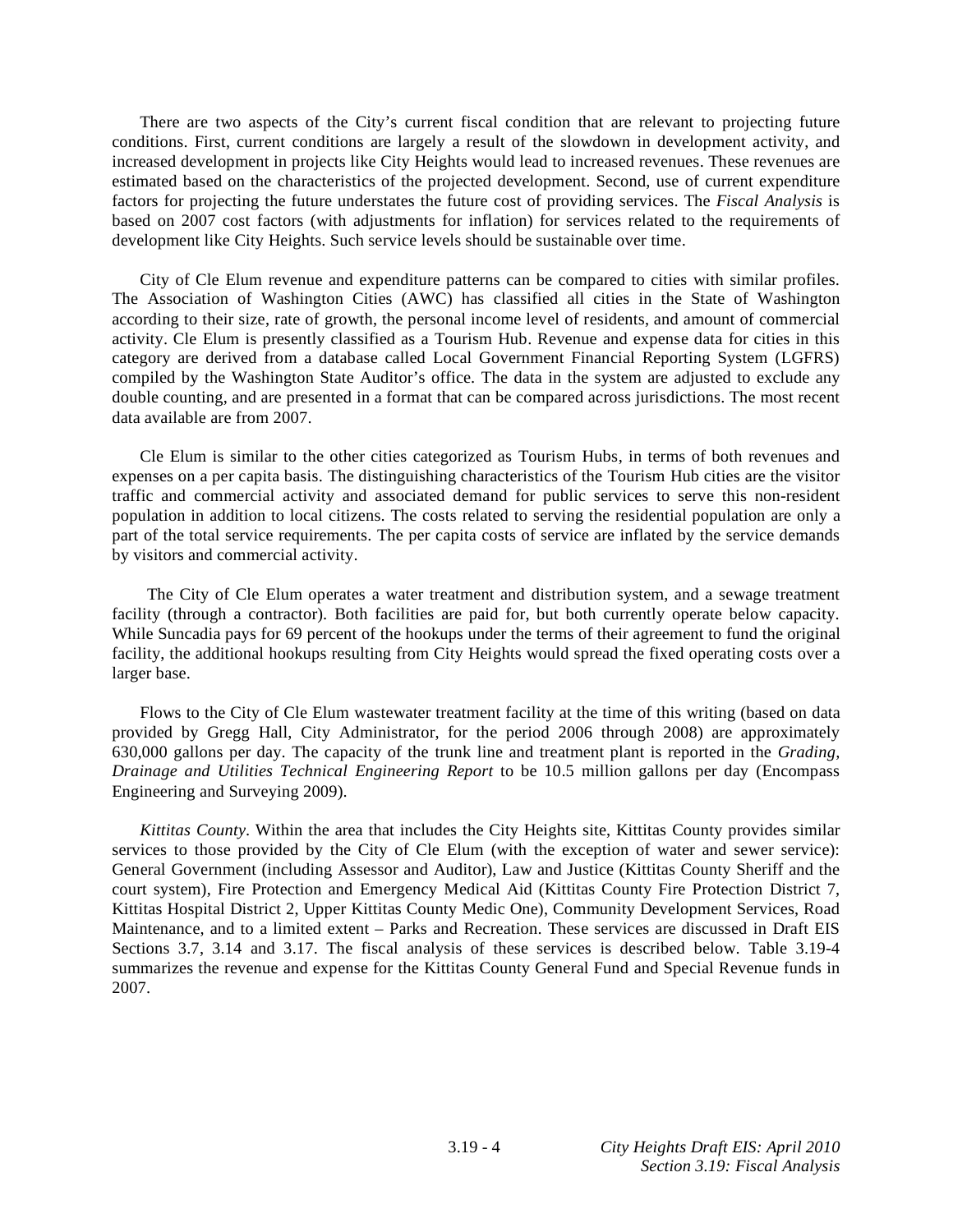| <b>Revenues</b>                  |              |            |
|----------------------------------|--------------|------------|
|                                  | 2007         | % of Total |
| <b>General Property Taxes</b>    | \$7,952,527  | 23.0%      |
| Sales and Use Taxes              | 5,748,086    | 16.6%      |
| Other Local Taxes                | 449,402      | 1.3%       |
| Licenses and Permits             | 2,468,163    | 7.1%       |
| Charges and Fees for Service     | 2,966,657    | 8.6%       |
| Interest and Investment Earnings | 1,782,498    | 5.2%       |
| <b>Fines and Forfeits</b>        | 1,966,935    | 5.7%       |
| Rents, Premiums etc.             | 1,412,823    | 4.1%       |
| Intergovernmental                | 9,831,781    | 28.4%      |
| Total                            | 34,578,872   | 100%       |
| <b>Expenses</b>                  |              |            |
| Law and Justice                  | \$9,588,432  | 37.6%      |
| Fire and Emergency Services      | 1,195,696    | 4.7%       |
| Health and Human Services        | 2,896,622    | 11.4%      |
| Transportation                   | 5,041,198    | 19.8%      |
| Natural Resources                | 2,458,238    | 9.6%       |
| General Government               | 4,215,191    | 16.5%      |
| Other                            | 121,953      | 0.5%       |
| Total                            | \$25,517,330 | 100.0%     |

Table 3.19-4. Kittitas County operating revenue and expense general fund and special revenue funds (\$2007).

Source: Washington State Auditor's Office, Local Government Financial Reporting System.

 The largest source of County revenue is general property taxes. This amount includes the property tax levy from all properties in the County and the road tax levy in unincorporated areas. The retail sales and use tax is the next largest source of revenue and includes the 1.5 percent on taxable transactions in unincorporated areas and 0.6 percent on transactions in the incorporated areas. The County is not authorized to collect business and utility taxes.

 Similar to the City of Cle Elum, Law and Justice is the largest category of County expenditures. It includes the Sheriff's Department, courts, and detention facilities. The Sheriff's Department operations expenditures are largely devoted to the unincorporated areas and total \$2,218,305 or 23 percent of total Law and Justice expenditures. Transportation expenditures represent street fund expenditures in unincorporated areas. Street fund expenditures totaled \$5.0 million in 2007.

 Of the total expenditures, \$7.3 million was spent for direct services to unincorporated areas, at a cost equivalent to \$440 per capita; while \$18.3 million was spent on County-wide services, at a cost equivalent to \$477 per capita.

*Cle Elum-Roslyn School District 404*. The Cle Elum-Roslyn School District serves a total resident population of approximately 8,300, estimated by the State Office of Financial Management for 2008. District enrollment during the 2008-2009 school year was 895 students: 363 elementary, 215 middle school, and 317 high school (not including the alternative high school enrollment). The District operating budget for the 2008-2009 school year in summarized in Table 3.19-5.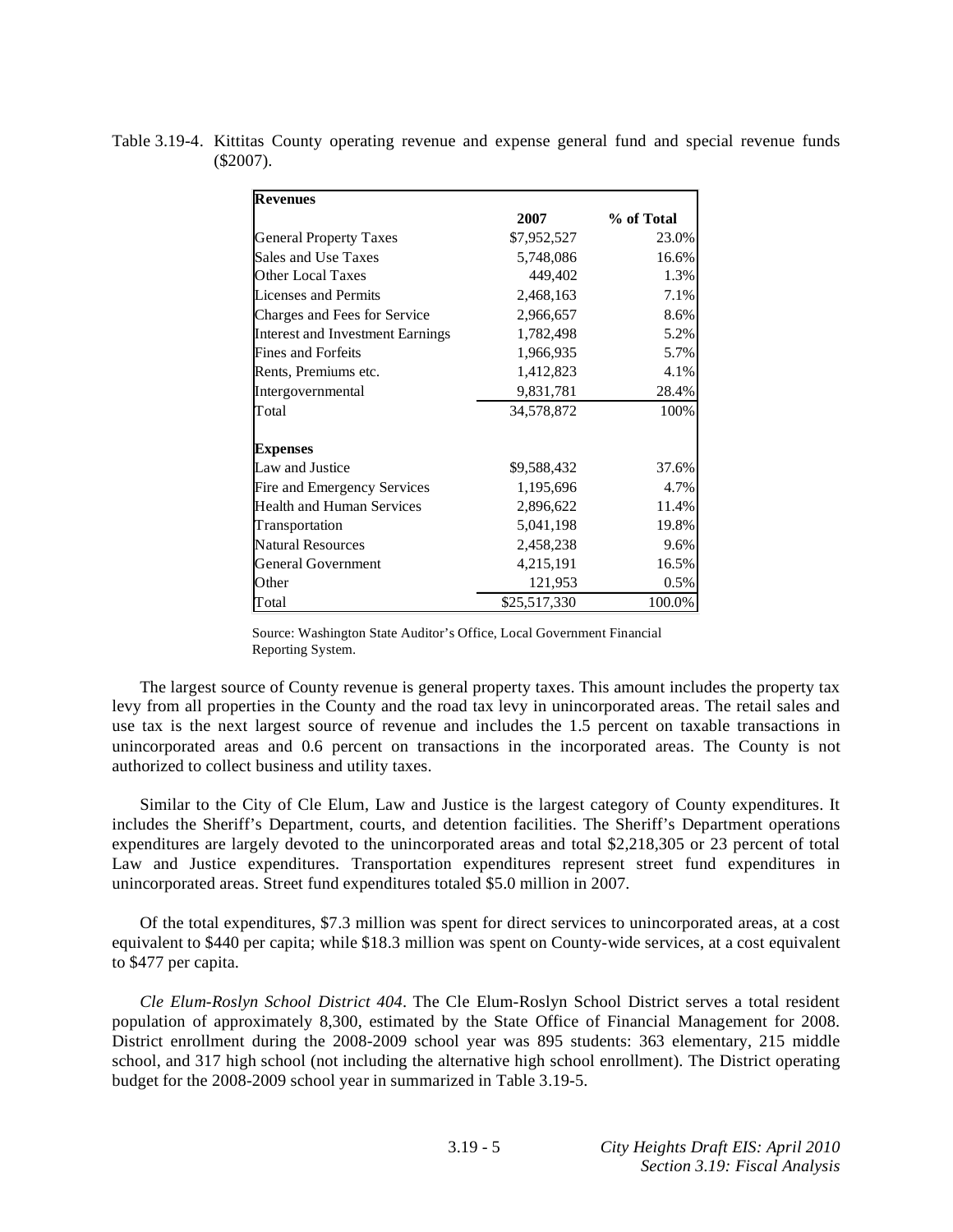| <b>Revenues</b>         |             |
|-------------------------|-------------|
| Local Support           | \$1,999,678 |
| <b>State Support</b>    | 6,169,778   |
| <b>Federal Support</b>  | 552,353     |
| Total                   | \$8,721,809 |
|                         |             |
| <b>Expenditures</b>     |             |
| Instruction             | \$6,447,047 |
| <b>Support Services</b> | 2,199,447   |
| Total                   | \$8,646,494 |

Source: State Office of Superintendent of Public Instruction, Form F 195.

State support includes apportionment dollars for basic and special education, as well as special purpose funding for specific programs and services. Federal support includes funding for various stimulus titles and special services and programs. State funding may be affected by the current State budget challenges, but any reductions will affect local revenues and expenses regardless of what happens with City Heights.

Most of the local support is from the District's operating levy. But the amount of additional taxes collected is determined more by the limits on local support, rather than increases in the local tax base. State law limits the portion of total District funding that is provided by local sources. In Cle Elum, the local sources cannot exceed 24 percent of non-local revenues. As State funding increases with enrollment growth according to State apportionment formulas, the maximum amount of local support can increase proportionately. As long as the District has voter authorization to collect an operating levy, it will be able to collect sufficient local revenues to maintain operating expenditures. For example, with State and Federal funding in 2008/2009 at \$7,511 per each additional student, the 24 prcent limitation allows for \$1,803 in local funding per additional student, thereby maintaining total expenditures at \$9,314 per student.

*Kittitas County Fire District 7*. Kittitas County Fire District 7 (KCFPD 7) serves an area roughly equivalent to the school district excluding the City of Cle Elum and the Town of Roslyn. Estimated population is 5,500 within the Fire District service area. The District operates with a volunteer force out of three stations. The primary source of revenue for KCFPD 7 is property taxes. Total collections for 2009 are projected to be \$993,000.

*Kittitas County Hospital District 2*. Kittitas County Hospital District 2 serves the Upper Kittitas Valley (roughly from Thorp to Snoqualmie Pass), provides the emergency medical services, and owns the community hospital and urgent care facilities with services provided by Hospital District 1. The operating budget for Hospital District 2 is summarized in Table 3.19-6.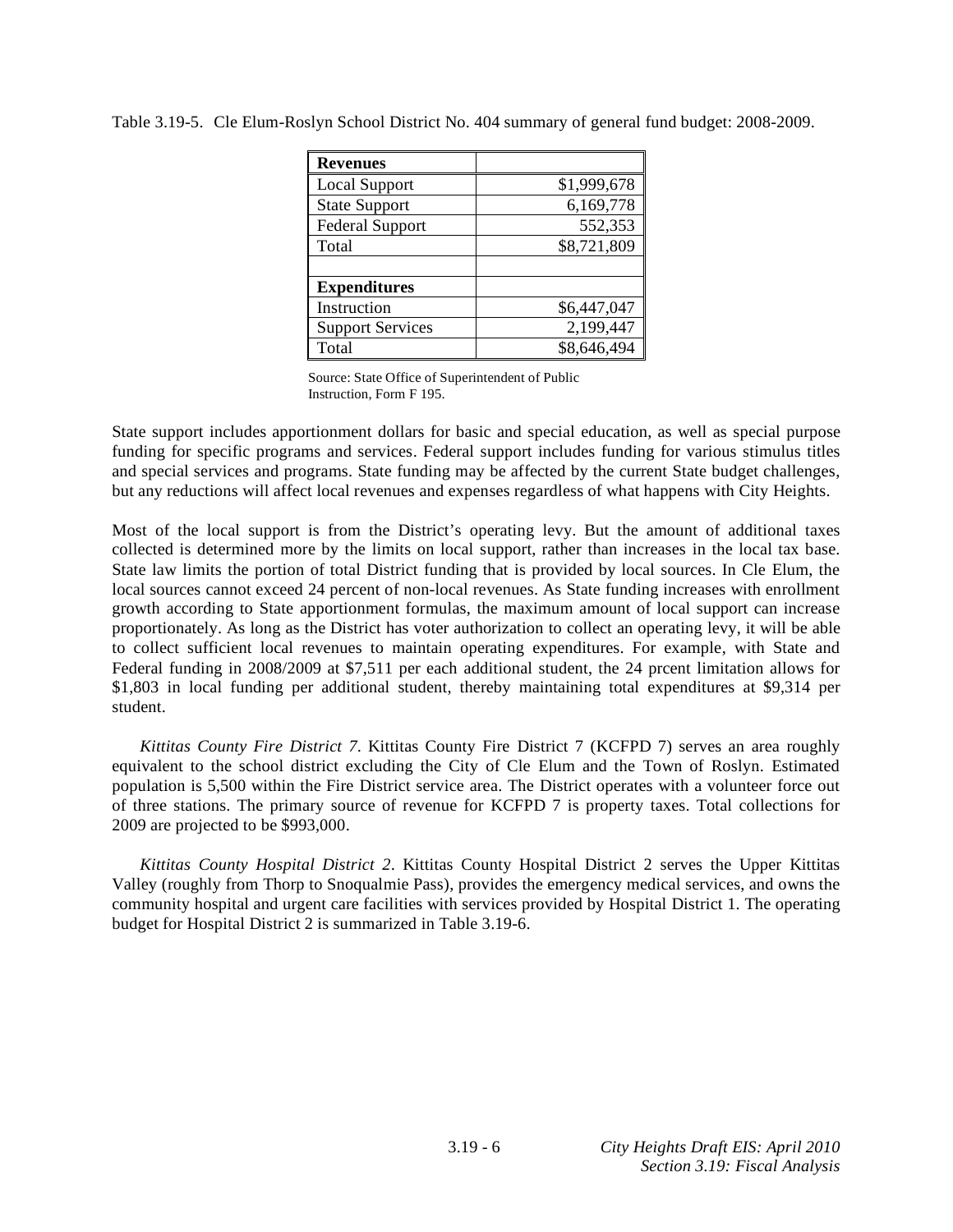| <b>Revenues</b>              |             |
|------------------------------|-------------|
| <b>EMS</b> Tax Levy          | \$475,000   |
| General Tax Levy             | 530,000     |
| <b>Facility Rent</b>         | 271,097     |
| <b>Ambulance Revenue</b>     | 666,764     |
| Subtotal                     | 1,942,861   |
| <b>Less Deductions</b>       | (172,081)   |
| <b>Total</b>                 | \$1,770,780 |
|                              |             |
| <b>Expenditures</b>          |             |
| Salaries and Wages           | \$519,352   |
| <b>Benefits</b>              | 114,919     |
| Supplies                     | 75,810      |
| <b>Utilities</b>             | 18,224      |
| <b>Professional Services</b> | 72,654      |
| Clinic Management & Subsidy  | 125,000     |
| Depreciation and Interest    | 464,183     |
| Other                        | 45,852      |
| Total                        | \$1,435,394 |

Table 3.19-6. Kittitas County Hospital District 2 summary of 2009 budget (Property Counselors 2010).

The Hospital District is funded largely by the general District levy and the Emergency Medical Services (EMS) levy, as well as charges for ambulance services. The District currently responds to approximately 1,000 EMS calls per year. The resident population of the service area is approximately 10,000, but a portion of the calls are for visitors or travelers on Interstate and State highways through the District's service area.

## *POTENTIAL OPERATING IMPACTS*

The City Heights conceptual land use alternatives are basically residential communities with a small amount of supporting commercial development. The per capita costs of service for these alternatives was estimated based on the characteristics of Natural Resource/Light Industrial Hubs (Category 4) described in the Association of Washington Cities data provided in the *Fiscal Analysis* (Table 7 in that technical report).

The fiscal analysis considers the impact of each of the prospective City Heights development alternatives at full build-out. The operating impact is expressed as the difference between annual operating revenues and operating expenses on an ongoing basis, in constant 2009 dollars. One-time revenues associated with construction are also expressed in 2009 dollars and are presented in both cumulative and average annual levels over the construction period. Impacts were also considered for the mid-point of construction in order to show the effect of lags in the receipt of revenues. These one-time revenues can be utilized by the City of Cle Elum to offset temporary costs associated with construction activities and imbalances between ongoing revenue and operating expenses that may be associated with a growing population base.

The estimates are intended to capture the relationship between direct revenue generated by the project and marginal changes in expenditures for the provision of public services. The changes to expenditures reflect possible economies of scale, and possible changes in service levels. The estimates are based on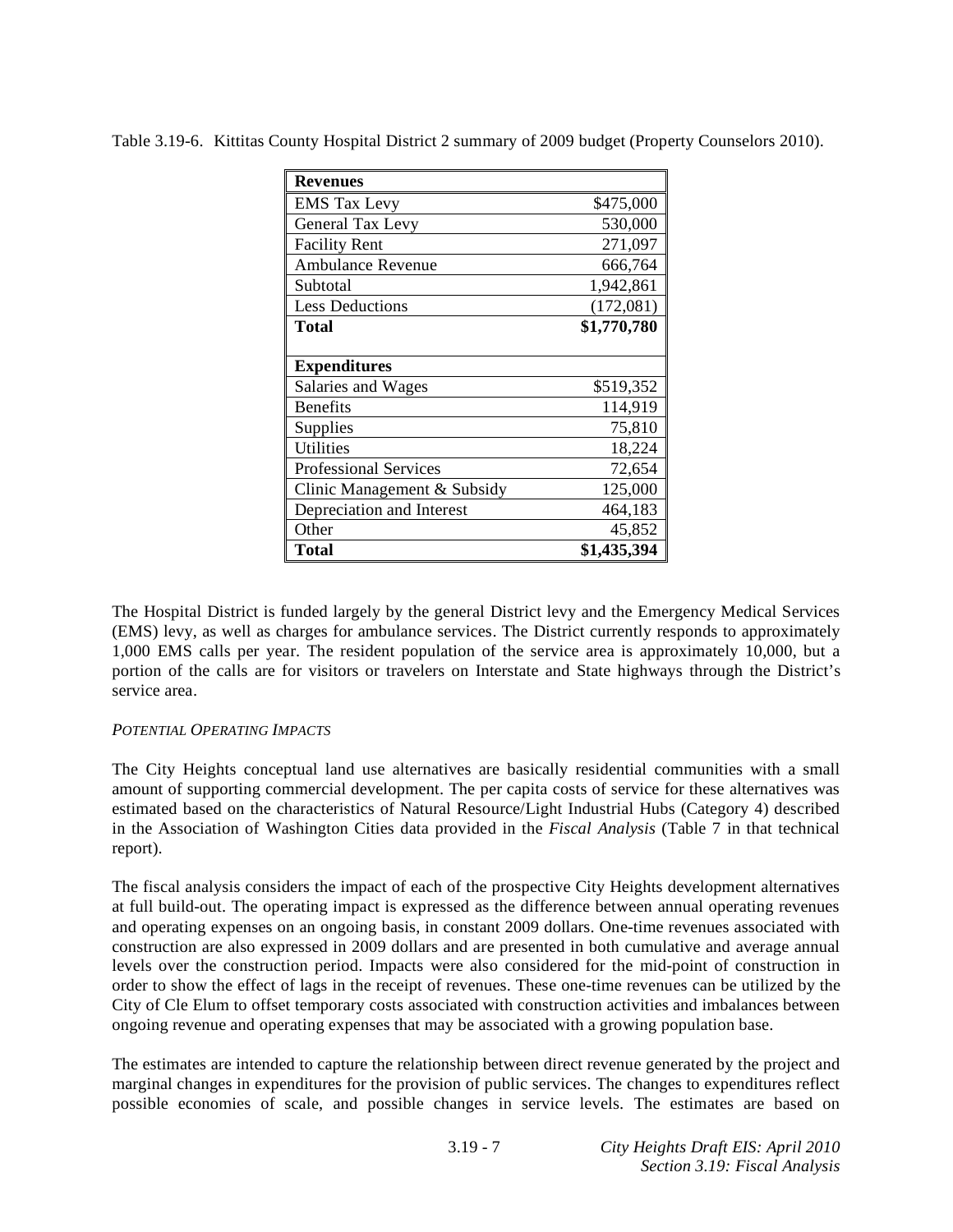assumptions that are inherently subject to uncertainty and variation depending upon evolving events. Some assumptions inevitably will not materialize, and unanticipated events and circumstances may occur; therefore, actual results will vary from those described in this report, and the variations may be material.

## **Revenue Assumptions**

The revenue assumptions for any City Heights conceptual land use alternative are summarized below.

- The average sale price is assumed to be \$382,000 for single-family detached homes, \$186,000 for single-family attached, \$115,000 for single-family detached lots, and \$41,000 for attached unit lots, based on information provided by the proponent. These prices are similar to prices in recent new single-family detached home projects within the study area. Mechanisms for dealing with revised revenues as a result of project price points differing from assumptions will be negotiated in a Development Agreement between the City and the project proponent if Alternative 1 or 2 is selected, or as specified by the County in conditions of approval if Alternative 3A or 3B is selected.
- The average incremental assessed valuation beyond the existing value is assumed to be the full assessed value of the finished development. The incremental assessed value for the single-family detached and attached units is assumed at 95 percent of average sale price. Assessed values of recently-sold homes varied from moderate discounts to premiums over assessed value. Assumed values are \$363,000 for single-family detached and \$177,000 for single-family attached units. The incremental assessed value for convenience retail and professional office is assumed at \$130 and \$165 per square foot respectively, based on comparable development.
- Taxable retail sales reflect likely purchases by project residents within the City. They are estimated by using Consumer Expenditure Survey data to adjust State-wide household spending figures to account for local income levels. Spending for retail goods and related services is estimated to be \$12,900 per household. Of that, \$7,900 is estimated to be taxable. Not all of that spending will be captured locally, as spending for certain goods will occur outside of the local area. Approximately \$6,900 per household is estimated to be captured locally for each year-around dwelling unit, and \$2,300 is estimated for each seasonal unit (assuming four months of use per year). The number of seasonal units is assumed to be 10 percent of total units for these revenue estimates, consistent with all other estimates.
- Taxable construction cost is estimated at approximately 75 percent of the incremental assessed valuation for each use (single-family detached homes, attached dwelling units, neighborhood retail, and professional offices).
- Utility charges are based on estimates from US Census Consumer Expenditure Survey data: \$2,500 per unit for single-family detached and \$2,000 for single-family attached units. Utility charges are assumed at \$2.50 and \$2.00 per square foot for retail and office use based on Building Owners and Managers Association data (BOMA 2006).
- Per capita distributions (State shared revenues) are estimated at \$36 per capita for cities as estimated by the Municipal Research Services Center (MRSC 2009).

The estimated increased tax base for each of the conceptual land use alternatives is summarized in Table 3.19-7.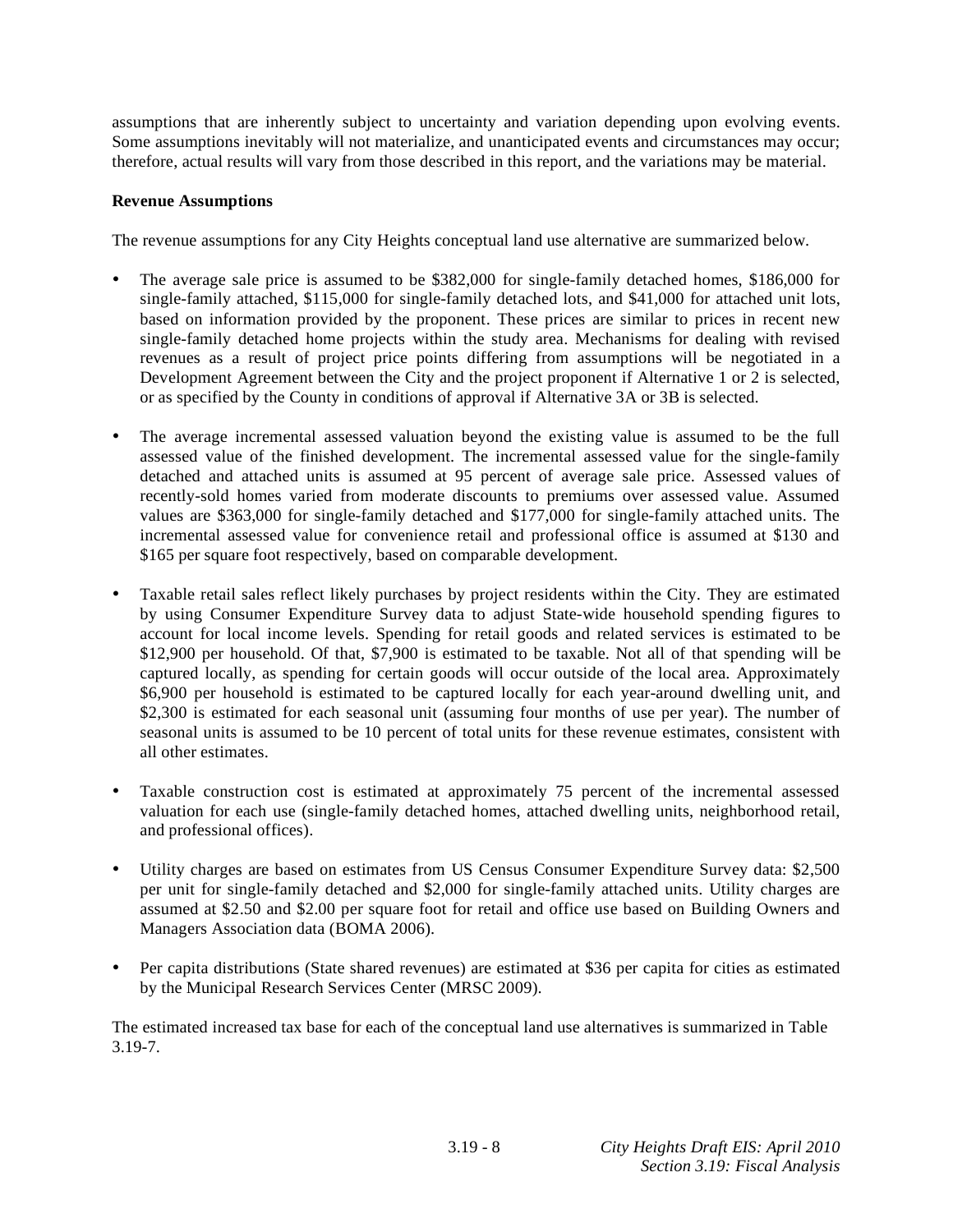| Table 3.19-7. Comparison of estimated tax base impacts of the City Heights conceptual land use |                           |  |  |  |  |  |  |
|------------------------------------------------------------------------------------------------|---------------------------|--|--|--|--|--|--|
|                                                                                                | alternatives (in \$2009). |  |  |  |  |  |  |

|                                      |                                    |                                          |                                                     | <b>3B. No Annexation</b>      |                          |
|--------------------------------------|------------------------------------|------------------------------------------|-----------------------------------------------------|-------------------------------|--------------------------|
|                                      | 1. Preferred<br><b>Alternative</b> | 2. Reduced<br><b>Residential Density</b> | <b>3A. No Annexation</b><br><b>Single Ownership</b> | <b>Multiple</b><br>Ownerships | 4. No Action             |
| Assessed Value                       | 305,388,500                        | 258,600,000                              | 258,600,000                                         | 181.300.000                   |                          |
| <b>Taxable Retail Sales</b>          | 6.345.504                          | 5.637.126                                | 5.637.126                                           | 3.219.900                     |                          |
| <b>Utilities Charges</b>             | 2.221.700                          | 1.977.500                                | 1.977.500                                           | 1.175.000                     |                          |
| Property Sales (Cumulative)          |                                    |                                          |                                                     |                               |                          |
| Lot Sales                            | 91.100.000                         | 74.462.500                               | 74.462.500                                          | 57,250,000                    |                          |
| Home Sales                           | 318,361,000                        | 265,632,500                              | 265,632,500                                         | 190.850.000                   |                          |
| <b>Ongoing Annual Property Sales</b> | 39.795.125                         | 33,204,063                               | 33.204.063                                          | 23,856,250                    | $\overline{\phantom{a}}$ |
| <b>Taxable Construction Value</b>    | 170,435,000                        | 146,150,000                              | 146,150,000                                         | 99,000,000                    |                          |

Alternative 1 would generate the largest increase in tax base for all measures as a result of having the most housing units and population. Alternative 2 or 3A would have the same tax base impacts because the amount and type of development would be the same with either of these alternatives. The difference would be that under Alternative 3A, the majority of the City Heights site (330 acres) would not be annexed to the City, and therefore would generate tax revenues and a need for services within the County.

Tax rates are assumed at current (2009) levels for all taxes. All of the jurisdictions considered in this analysis collect property tax. Cities and counties are also authorized to collect retail sales tax. Of the total 8.0 percent sales tax, 1.5 percent is collected by local jurisdictions. Within the City, 0.85 percent goes to the City, 0.15 percent goes to the County for general purposes, and 0.5 percent goes to the County for criminal justice. In unincorporated areas, the entire 1.5 percent goes to the County.

Cities are also authorized to collect a Business and Occupation (B&O) tax on gross business receipts, and a utility tax on public and private utility charges. The City of Cle Elum collects a 6 percent tax on utilities, but no  $B\&O$  tax.

Real estate sales are subject to a 1.28 percent State tax and 0.5 percent local tax. The local tax is restricted to capital facilities.

Tax rates are assumed at 2009 levels as summarized in Table 3.19-8.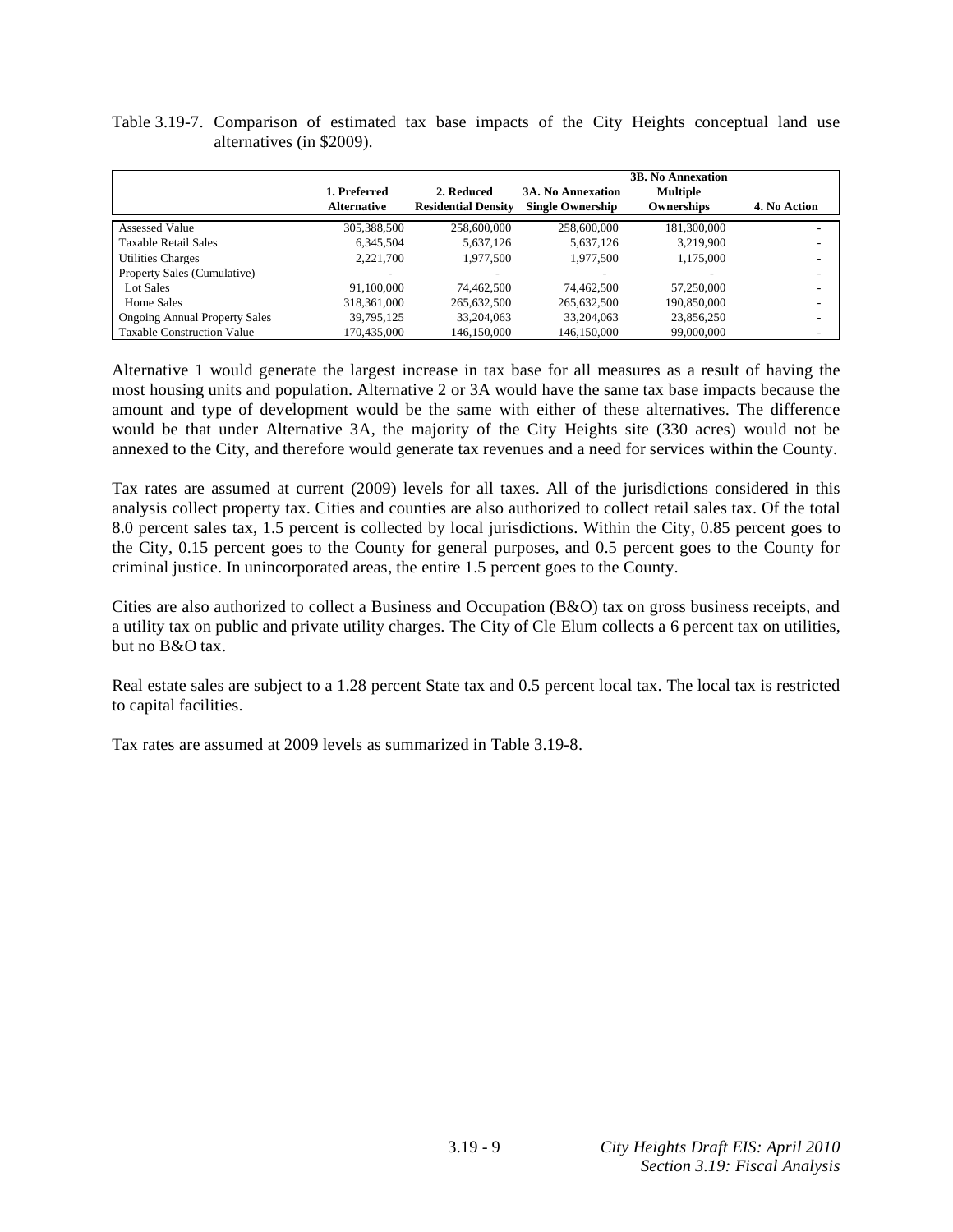| Property Tax (\$/\$1000AV)      |            |
|---------------------------------|------------|
| <b>State</b>                    | \$2.018444 |
| Kittitas County-Current Expense | 0.892025   |
| Kittits County-Road District    |            |
| City of Cle Elum                | 1.297042   |
| Fire District 7                 |            |
| School District 404-Levy        | 0.254811   |
| School District 404-Bond        | 0.624122   |
| <b>Hospital District 2</b>      | 0.325838   |
| Total                           | \$5.412282 |
| <b>Gross Receipts Tax</b>       |            |
| <b>Retail Sales Tax</b>         |            |
| <b>State</b>                    | 6.50%      |
| Kittitas County                 |            |
| Share of City/Unincorporated    | 0.15%      |
| Criminal Justice                | 0.50%      |
| City of Cle Elum/Unincorporated | 0.85%      |
| Juvenile Corrections            |            |
| Total                           | 8.00%      |
| <b>Utilities Tax</b>            | 6.00%      |
| <b>Hotel Tax</b>                |            |
| <b>Real Estate Excise Tax</b>   |            |
| <b>State</b>                    | 1.28%      |
| City or County                  | 0.50%      |
| Total                           | 1.78%      |

Table 3.19-8. Assumed tax rates (Property Counselors 2010).

#### **Operating Expense and Other Revenue Assumptions**

*City of Cle Elum*. As a Tourism Hub, the City of Cle Elum serves a population much larger than its residents alone. Similar sized communities without a tourism base (Resource and Industrial Hubs) spend significantly less on services. Because the proposed City Heights development would be largely a yeararound residential development, its service requirements should be comparable to the operating cost patterns of Resource cities (described in the *Fiscal Analysis* technical report). For the purpose of this analysis, the per capita expense and certain non-development related revenue items were derived from the Resource and Industrial Hub cities category. The expenditure factors should reflect the range and level of services likely for the population of the size and type anticipated with City Heights.

 Table 3.19-9 summarizes the factors used in the analysis of operating expense and revenue assumptions for the City. The factors shown are derived from the 2007 figures for Resource and Industrial Hub cities by applying a 5.5 percent increase to reflect changes in the Consumer Price Index between 2007 and 2009. The total operating expenditure factor is \$596 per capita, of which \$255 per capita is for Law and Justice. While there are few delivery standards for City services, a factor of 2.0 police officers per 1,000 population is a commonly accepted ratio. With average salary of \$5,000 per month, a benefit rate of 43 percent, and an annual equipment allowance of \$10,000, the average cost of a police officer in Cle Elum is approximately \$95,000 per year. Two officers per 1,000 population is equivalent to \$195,000 per 1,000 population, or \$195 per capita. These factors are less than the assumed rate of \$255, therefore indicating that the assumed rate should be adequate to cover the cost of increased service requirements for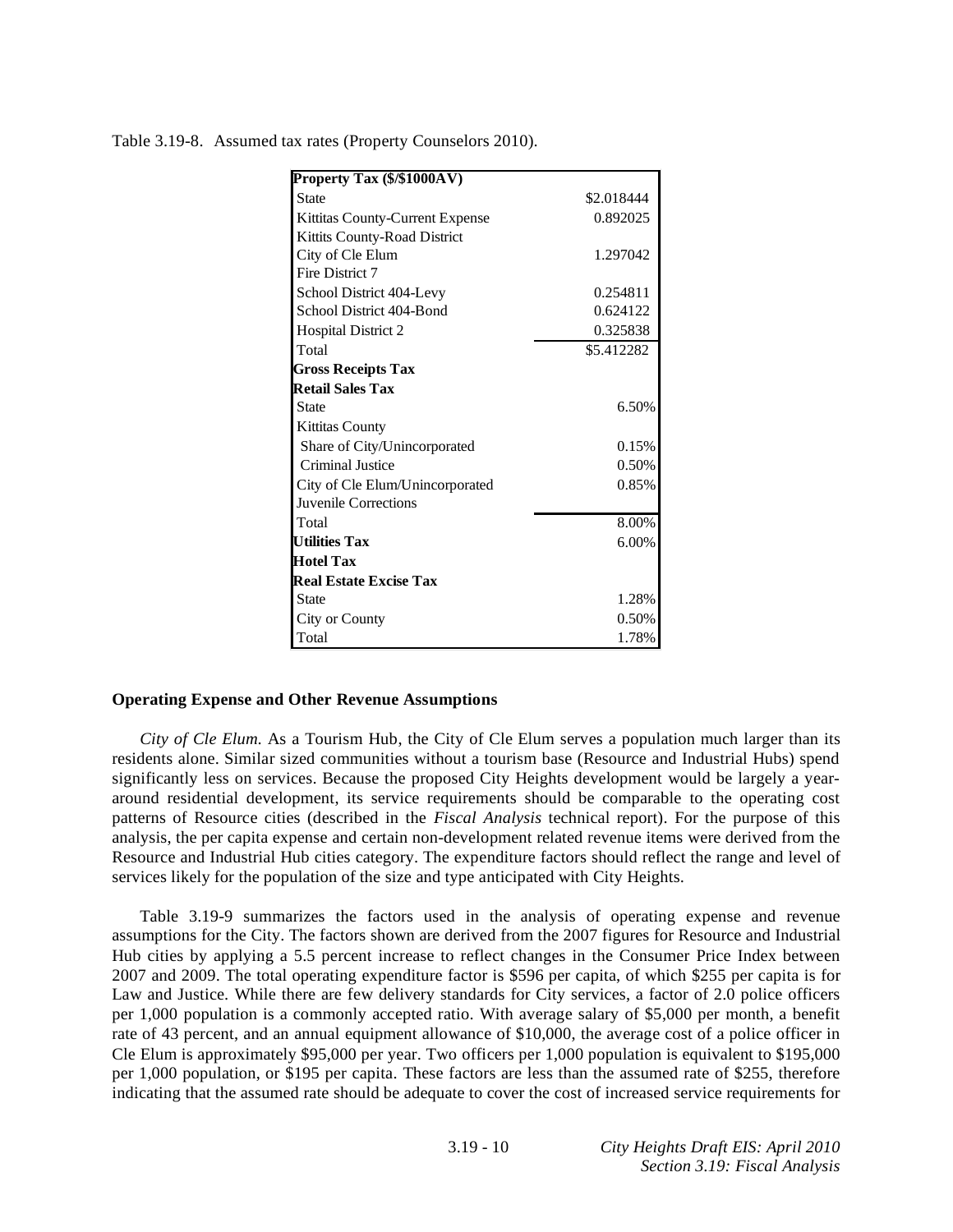police officers, the municipal court, and dispatch/communications charges that would result from the City Heights project if developed under Alternative 1 or 2. Funding for increased police officers would ramp up to the level required at full build-out and occupancy of the City Heights development (also taking into account other growth within the City during that same period of time).

| <b>Other Revenue Factors (\$/Capita)</b>   |          |
|--------------------------------------------|----------|
| Permits Non-Development                    | \$10.55  |
| <b>Charges Non-Development</b>             | 21.10    |
| Fines                                      | 12.66    |
| <b>State Distributions</b>                 | 35.00    |
| Other Intergovernmental                    | 95.00    |
| Earnings/Rents Etc.                        | 56.00    |
|                                            |          |
| <b>Operating Expense Factors (/Capita)</b> |          |
| Law and Justice                            | \$255.31 |
| Fire and Emergency Services                | 77.02    |
| Health and Human Services                  | 2.11     |
| Transportation                             | 64.36    |
| <b>Natural Resources</b>                   | 74.91    |
| <b>General Government</b>                  | 101.28   |
| Other                                      | 21.10    |
| Total                                      | 596.08   |

Table 3.19-9. City of Cle Elum per capita revenue and expense factors (Property Counselors 2010).

 The expenditure categories shown are the Budgeting Accounting and Reporting System (BARS) categories used by the Washington State Auditor's Office. The Natural Resources category includes Planning and Community Development, and Parks. The Other category includes Libraries.

 Costs for Planning and Community Development in the Natural Resources category do not include the costs associated with development review and permitting. These costs are assumed to be offset by permit fees and charges for service. These revenue items are also excluded in order to be consistent.

*Kittitas County*. Revenue and expense factors are specified for both County-wide functions and municipal services in the unincorporated area if Alternative 3A or 3B were selected for implementation. The County-wide service factors are summarized in Table 3.19-10. These figures are derived from 2007 figures shown earlier in Table 3.19-4. The 2007 figures are escalated to 2009 levels using a 5.5 percent Consumer Price Index (CPI) increase.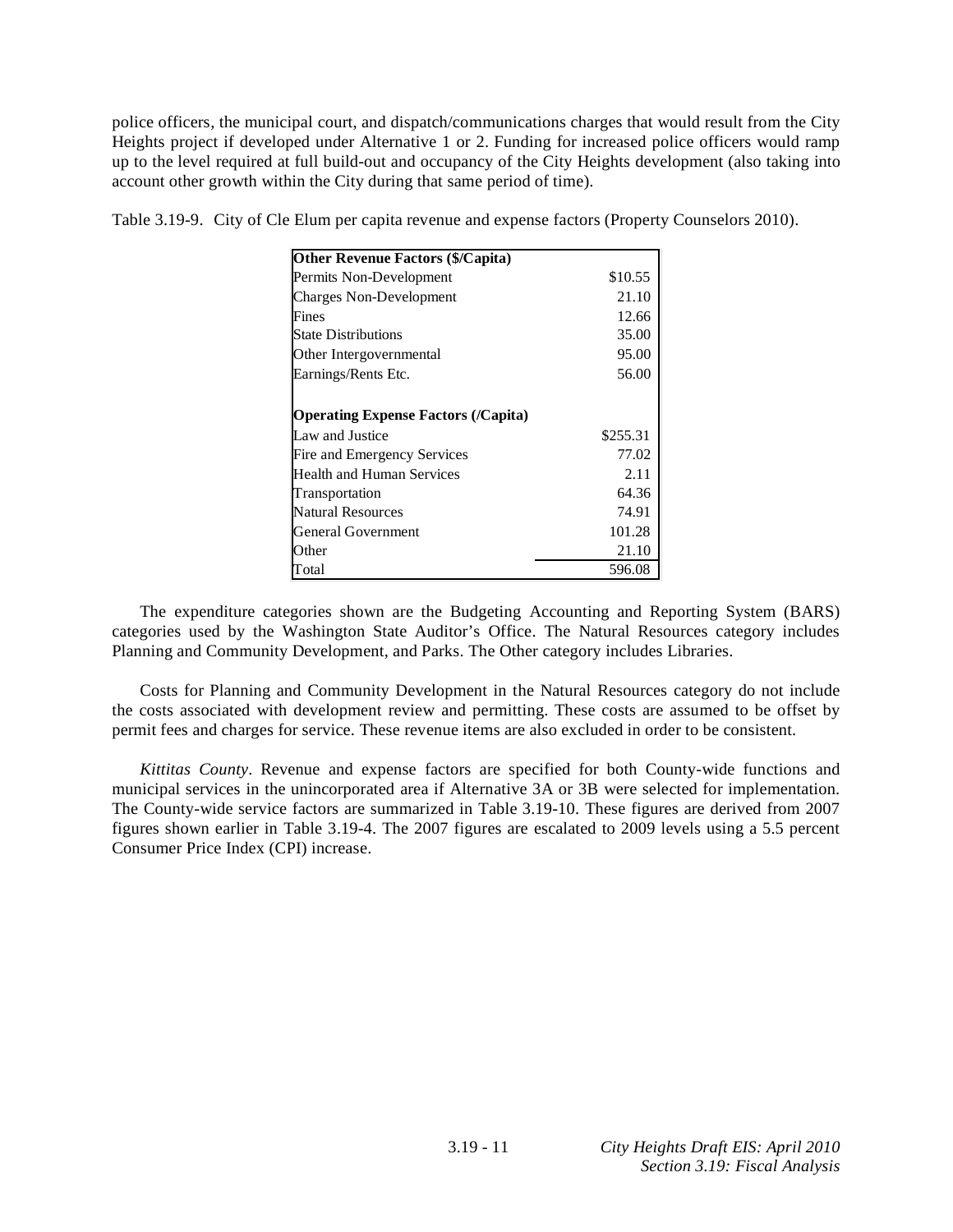| Other Revenue Factors (\$/Capita)   |          |
|-------------------------------------|----------|
| Permits Non-Development             | \$55.75  |
| Charges Non-Development             | 13.89    |
| Fines                               | 54.18    |
| Intergovernmental                   | 270.82   |
| Earnings/Rents Etc.                 | 88.02    |
| Operating Expense Factors (/Capita) |          |
| Law and Justice                     |          |
| County-wide                         | \$203.02 |
| Law Enforcement-Uninc.              | 255.31   |
| Health and Human Services           | 79.79    |
| <b>Transportation</b>               | 64.36    |
| Natural Resources                   | 67.71    |
| General Government                  | 116.11   |
| Other                               | 3.36     |

Table 3.19-10. Kittitas County per capita revenue and expense factors (Property Counselors 2010).

 The expense factors for municipal services to the unincorporated area of Kittitas County are assumed at the same levels as for City per capita expenditures for Law and Justice and Transportation. It is assumed that the level of service and the method of service delivery would not differ from that provided by the City for Alternative 1 or 2. The factors used are \$255 per capita for law enforcement (patrol only) and \$64.36 for Transportation (road maintenance).

*Cle Elum-Roslyn School District 404*. Future expenditures by the School District will be determined by the level of non-local revenue with local funding at approximately 24 percent of that amount in order to keep the level of local support within the State-mandated limits. In effect, any new students will be funded by non-local sources as determined by the State and Federal governments, with local sources capped by RCW 84.52.0531 at a percentage of that amount. Expenditures per student will match available sources, with no incremental operating impacts.

*Kittitas County Fire District 7*. Fire District 7 would serve the City Heights development under Alternative 3A or 3B. The cost of service is assumed at the same per capita amount as for City Fire and Emergency Services to Alternative 1 or 2. The level of service and method of delivery should not differ. The assumed per capita factor is \$77.02 per capita in 2009 dollars.

*Kittitas County Hospital District 2*. The Kittitas County Hospital District currently experiences a volume of approximately 100 calls per 1,000 population. Excluding expenditures for clinic management and subsidy, and depreciation and interest, the average cost per call can be estimated as \$846. The City Heights development under any conceptual land use alternative would likely generate calls at a rate lower than the current average of 100 calls per 1,000 population. As described for the City of Cle Elum, current service requirements are generated by visitors and through traffic as well as local residents. The District doesn't have figures on the break-out between resident and non-resident calls. Retail sales data for the City indicate that off-season economic activity is approximately 70 percent of the average for the entire year. It is reasonable to suggest, therefore, that the resident service demands reflect no more than 70 percent of total demand. Accordingly, the service demand for the City Heights development would not be expected to exceed 70 calls per 1,000 population. While Hospital District staff do not have the data to confirm this assumption, they indicate that it appears reasonable (personal communication with Mark Raaka, EMT-P, Operations Manager, Upper Kittitas County Medic One, September 10, 2009). The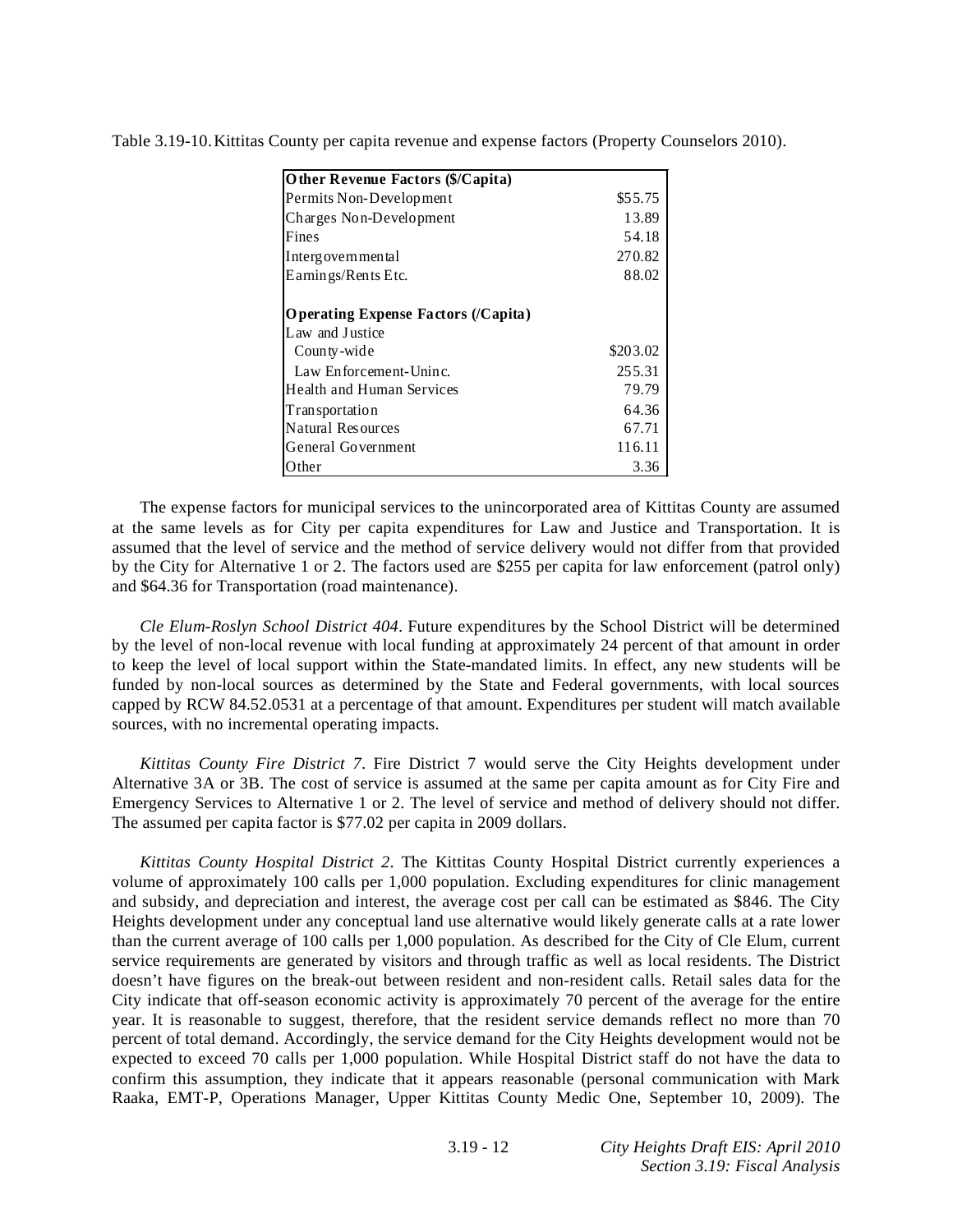mechanism for monitoring the level of year-around development and estimating actual service demands will be negotiated in a Development Agreement between the City and the project proponent if Alternative 1 or 2 is selected, or as specified by the County in conditions of approval if Alternative 3A or 3B is selected.

 The District would recover a portion of its expenses through charges for ambulance services. This factor is assumed at the current annual average of \$667 in ambulance revenues per total calls. Property tax collections are available to fund the remaining expenses.

### **Potential Operating Impacts of the City Heights Alternatives**

*City of Cle Elum Operating Impacts*. Table 3.19-11 summarizes the City of Cle Elum operating impact for the five City Heights conceptual land use alternatives. Since only Alternative 1 or 2 would be developed within the City limits, the City is projected to collect additional revenues, incur costs for public services, and collect an operating surplus if either of these two alternatives is implemented. Under Alternative 2, the surplus would be smaller because of the reduced number of dwelling units and lower property values related to a larger number and proportion of single-family attached dwelling units. For either of these alternatives, the City would receive one-time tax revenues of \$2.9 million to \$3.5 million associated with construction and initial property sales. These one-time revenues would average \$350,000 per year over a 10-year construction period for Alternative 1, or \$294,000 for Alternative 2.

 The largest sources of recurring revenues would be property taxes, intergovernmental revenue, recurring real estate excise taxes (from resales), and utility taxes. Retail sales taxes from resident purchases would be a relatively small source of revenue.

 Major City operating expenditures include Law and Justice, General Government, and Natural Resources. Under Alternative 1, the Law and Justice expenditures of \$526,000 would be sufficient to fund four full-time-equivalent officers (at an annual cost of \$95,000 per officer for salary, benefits, and equipment), doubling the City's Municipal Court budget of \$40,800 (including increasing the services of the Municipal Court judge from 0.3 to 0.6 FTE), as well as \$105,000 for jail and dispatch costs. The Fire and Emergency Services expenditures of \$159,000 under Alternative 1 would be sufficient to fund the additional cost of 20 additional volunteer members (at an annual cost of \$4,200 per member for insurance, equipment and training) and fund a portion of the cost of the salary of a full-time Chief in the amount of approximately \$50,000 plus benefits. Transportation expenditures under Alternative 1 of \$138,000 could fund two additional Public Works staff at \$65,000 plus benefits.

 Annual fiscal impacts during the construction period would be proportionately higher than in the developed condition of the project. Property tax revenues tend to lag development by an average of 18 months. At the mid-point of an assumed 10-year construction period, the value of property on the tax rolls would be approximately 72 percent of the nominal value of construction in-place on the City Heights site. Further, it is unlikely that there would be many resales of property during the initial year, so there would not be much recurring real estate excise taxes. (There would, however, be one-time taxes from initial sales.) The estimated operating deficit at the mid-point of site development would be approximately \$140,000 per year for Alternative 1, or \$130,000 per year for Alternative 2. The estimated one-time revenues of \$350,000 or \$294,000 for Alternative 1 or 2 respectively are reasonably calculated to be adequate to fund these early deficits, as well as one-time purchases for equipment, or special construction-period service demands.

 It is important to note that the results of the operating impact analysis may vary over time. Property tax revenues are subject to a limit on annual increases. Voter-approved Initiative 747 limited annual property tax increases to 1 percent plus taxes on new construction. While the courts found this initiative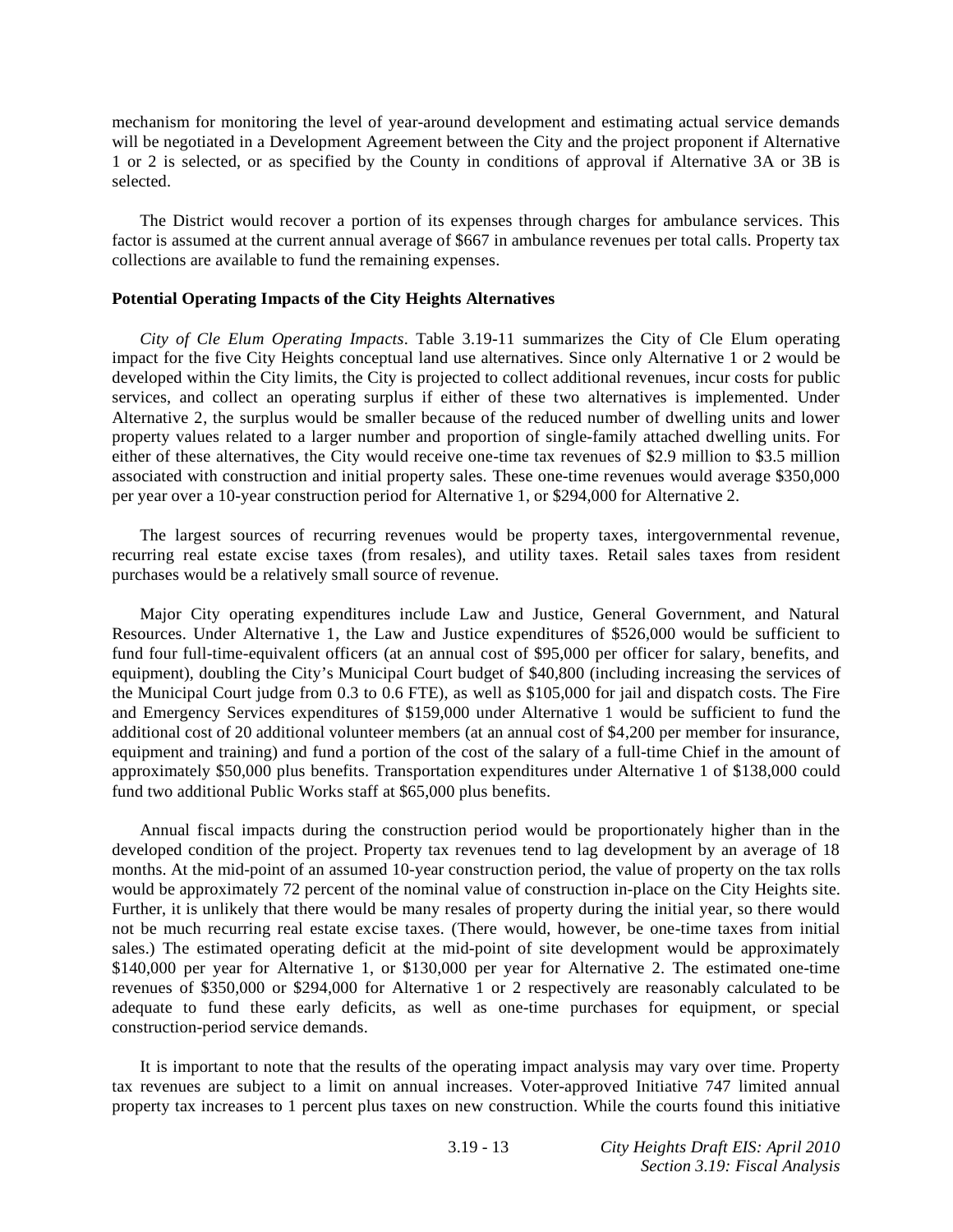unconstitutional, the Legislature reinstated the 1 percent limit. Future property tax collections are likely to grow at a lower rate than expenses; thus, the fiscal balance may change over time. In the absence of new development, property tax revenues can grow at no more than 1 percent per year, while expenditures will grow with inflation, likely to be 2 percent or more per year. This factor would affect the fiscal balance of jurisdictions over time. Eventually, jurisdictions may choose to go to the voters for approval to lift the tax levy lid.

Table 3.19-11. Comparison of potential operating impacts to the City of Cle Elum in \$2009 of the City Heights conceptual land use alternatives (Property Counselors 2010).

|                                     |                    |                            |                          | 3B. No Annexation |              |
|-------------------------------------|--------------------|----------------------------|--------------------------|-------------------|--------------|
|                                     | 1. Preferred       | 2. Reduced                 | 3A. No Annexation        | <b>Multiple</b>   |              |
|                                     | <b>Alternative</b> | <b>Residential Density</b> | Single O wnership        | Ownerships        | 4. No Action |
|                                     |                    |                            |                          |                   |              |
| <b>Recurring Tax Revenues</b>       |                    |                            |                          |                   |              |
| Property Tax                        | 396,102            | 335,415                    |                          |                   |              |
| Retail Sales Tax                    | 53.937             | 47,916                     |                          |                   |              |
| <b>Utilities Tax</b>                | 133,302            | 118,650                    |                          |                   |              |
| Real Estate Excise (recurring)      | 198,976            | 166,020                    |                          |                   |              |
| Permits Non-Development             | 21,734             | 19,135                     |                          |                   |              |
| Charges Non-Development             | 43,468             | 38,270                     |                          |                   |              |
| Fines                               | 26,081             | 22,962                     |                          |                   |              |
| <b>State Distributions</b>          | 72,103             | 63,482                     |                          |                   |              |
| Other Intergovernmental             | 195,709            | 172,307                    |                          |                   |              |
| Earnings/Rents Etc.                 | 115,365            | 101,571                    | $\overline{\phantom{a}}$ |                   |              |
| Total                               | 1,256,776          | 1,085,728                  | $\overline{a}$           | $\overline{a}$    |              |
| <b>Operating Expenses</b>           |                    |                            |                          |                   |              |
| Law and Justice                     | 525,962            | 463,071                    |                          |                   |              |
| Fire and Emergency Services         | 158,658            | 139,687                    |                          |                   |              |
| Health and Human Services           | 4.347              | 3.827                      |                          |                   |              |
| Transportation                      | 132,577            | 116,725                    |                          |                   |              |
| Natural Resources                   | 154,311            | 135,860                    |                          |                   |              |
| General Government                  | 208,646            | 183,698                    |                          |                   |              |
| Other                               | 43,468             | 38,270                     |                          |                   |              |
| Total                               | 1,227,970          | 1,081,137                  |                          |                   |              |
| <b>Estimated Net Annual Surplus</b> | 28,806             | 4,591                      |                          |                   |              |
| <b>One-Time Revenues</b>            |                    |                            |                          |                   |              |
| Retail Sales on Construction        | 1,448,698          | 1,242,275                  |                          |                   |              |
| Real Estate Excise Tax on Sale      |                    |                            |                          |                   |              |
| Lots                                | 455,500            | 372,313                    |                          |                   |              |
| Homes                               | 1,591,805          | 1,328,163                  |                          |                   |              |
| Subtotal                            | 2,047,305          | 1,700,475                  |                          |                   |              |
| Total                               | 3,496,003          | 2,942,750                  |                          | $\overline{a}$    |              |
| Avg Annual One-Time (over 10 yrs.)  | 349,600            | 294,275                    |                          |                   |              |

*City of Cle Elum Sewer and Water System Impacts*. The City Heights *Grading, Drainage, and Utilities Technical Report* (Encompass Engineering and Surveying 2009) explores several options for sewer service to the City Heights conceptual land use alternatives (described in Draft EIS Section 3.18.2). There is capacity in Cle Elum's wastewater collection and treatment system to accommodate the proposed City Heights development if agreement could be reached with one of the Sewer Parties not presently using all of the capacity allocated to it for development that has not yet occurred. *Peak volumes* for City Heights projected in the technical report range from 931,000 gallons per day with Alternative 1 (8 percent of design flows for the facility), to 454,000 gallons per day (4.3 percent of design flow) with Alternative 3B (if Alternative 3B could be served by City sewer outside the City limits). The corresponding *average flows* are projected to range from 213,000 gallons per day with Alternative 1 to 104,000 gallons per day with Alternative 3B.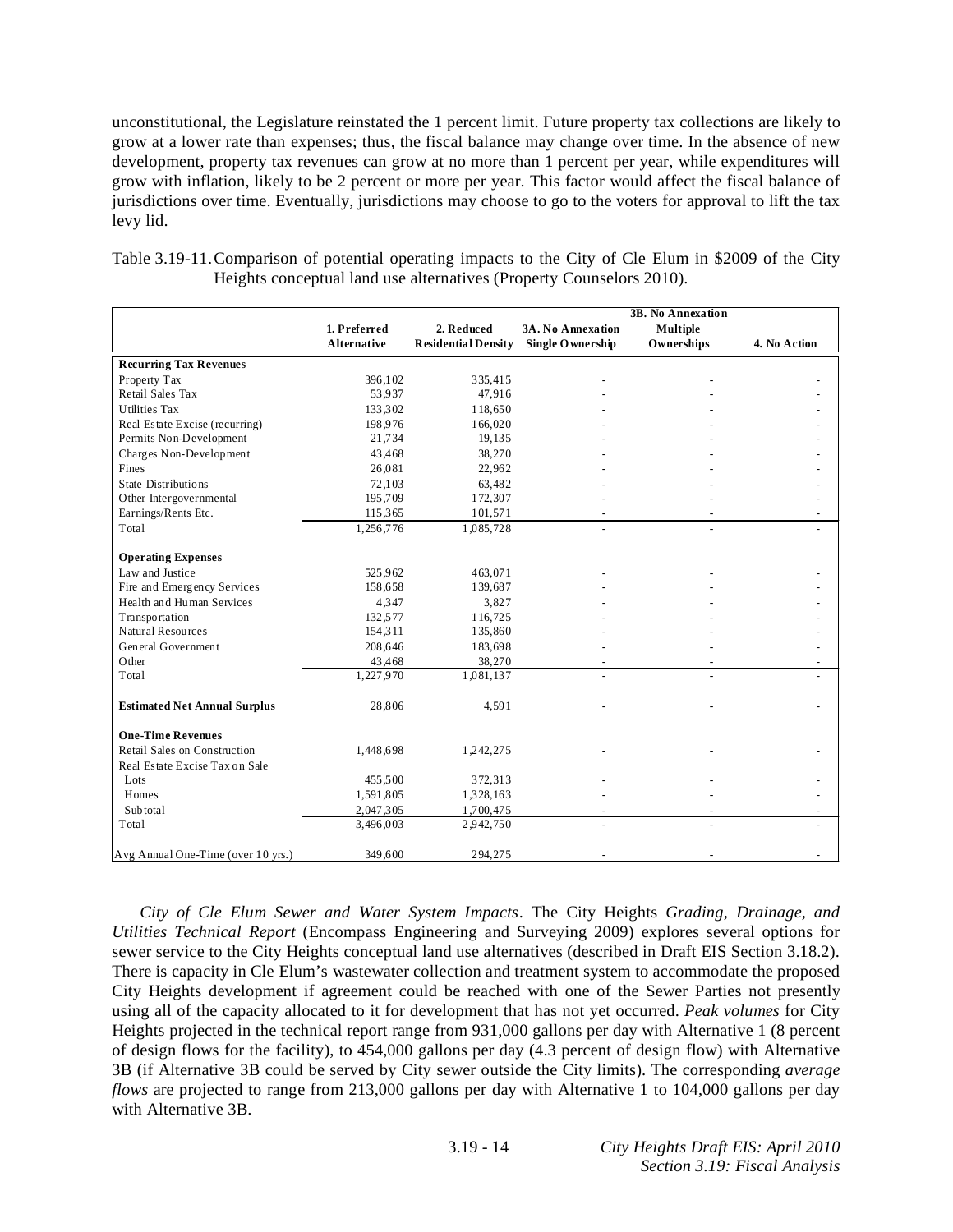The additional flows from City Heights would significantly increase the efficiencies of the treatment plant. According to projections (spreadsheet provided by Gregg Hall, City Administrator) prepared by Veolia, the contract operator for the plant, an increase of 230,000 gallons per day in average flows between 2009 and 2012 would result in only \$46,650 in increased cost of operation. Of that, only \$8,600 would be a real increase (after subtracting an assumed 3 percent annual inflation). That increased volume is approximately equal to the increased flows that would be associated with City Heights Alternative 1. Using that figure as a base, the incremental treatment cost is interpolated for the other alternatives. Based on 2008 cost data with an adjustment to 2009 levels, the average cost of collection and clerical is \$.74 per gallon per day. Assuming the entire collection and clerical cost is variable (a conservative assumption), increased collection and clerical costs can be estimated for each City Heights alternative. Applying current utility rates, the net revenue impact on the system is estimated as shown in Table 3.19-12.

|                                   | 1. Preferred<br><b>Alternative</b> | 2. Reduced<br><b>Residential</b><br>Density | <b>3A. No</b><br><b>Annexation Single</b><br>Ownership | <b>3B. No Annexation</b><br><b>Multiple</b><br>Ownerships | 4. No Action |
|-----------------------------------|------------------------------------|---------------------------------------------|--------------------------------------------------------|-----------------------------------------------------------|--------------|
| <b>Residential Units</b>          | 985                                | 875                                         | 875                                                    | 500                                                       |              |
| <b>Total Estimated Daily Flow</b> | 212,834                            | 192,834                                     | 192,834                                                | 103,758                                                   |              |
| Average Monthly Charge            | 39.82                              | 39.82                                       | 39.82                                                  | 39.82                                                     |              |
| Annual Cost Increase-Treatment    | 8.001                              | 7,249                                       | 7,249                                                  | 3.900                                                     |              |
| Cost/GD Collection and Clerical   | 0.74                               | 0.74                                        | 0.74                                                   | 0.74                                                      | 0.74         |
| <b>Increased Annual Revenue</b>   | 470,672                            | 418,110                                     | 418,110                                                | 238,920                                                   |              |
| <b>Increased Annual Expense</b>   |                                    |                                             |                                                        |                                                           |              |
| Treatment                         | 8,001                              | 7,249                                       | 7,249                                                  | 3,900                                                     |              |
| Collection and Clerical           | 157,430                            | 142,636                                     | 142,636                                                | 76,748                                                    |              |
| Total                             | 165,430                            | 149.885                                     | 149,885                                                | 80,648                                                    |              |
| Net Operating Income              | 305,242                            | 268,225                                     | 268,225                                                | 158,272                                                   |              |

Table 3.19-12. Projected operating impact of the City Heights conceptual land use alternatives to the City of Cle Elum wastewater treatment facility (Property Counselors 2010).<sup>1</sup>

<sup>1</sup> Until such time as the City adopts a capital facilities element of its Comprehensive Plan, a Capital Improvements Plan, and/or phasing policies that specify when and where urban services (such as water and sewer) will be available within the UGA, it cannot be assumed that the City could or would provide urban services to the 330 acres of City Heights if this area were to remain outside the City limits under Alternative 3A or 3B.

 The projected increase in revenues at current rates would greatly exceed the projected increase in cost. The surplus could be used to fund reserves, pay for improvements or could allow the City to reduce rates to all sewer service customers.

 The City's existing water distribution, storage, and treatment system would require expansion to serve City Heights. The potential impact to the City's water treatment system to serve City Heights (with one or more sources of supply to be provided by the project proponent at no cost to the City) would likely be similarly positive to that reported above for the sewer system. The additional flows would increase the efficiency of the water treatment facility. The City's records do not provide the same level of detail for water system costs compared to those provided for sewer system costs; therefore, it is not possible to compute the same marginal cost analysis as that shown for the sewer system in Table 3.19-12. Therefore, the net potential impact to the City's water system operations is not quantified.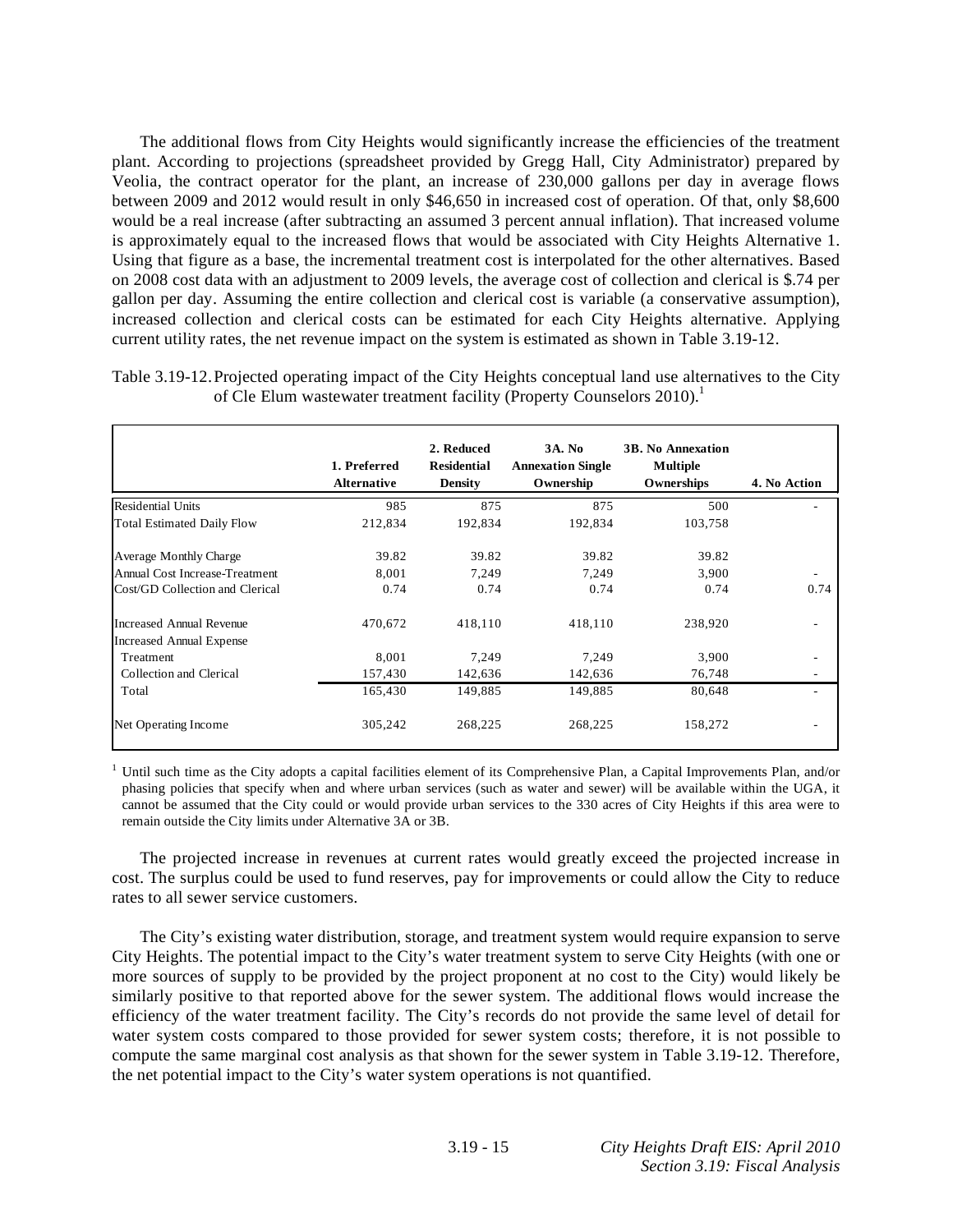*Kittitas County*. Table 3.19-13 summarizes the Kittitas County operating impact for the five City Heights conceptual land use alternatives. Under any of the four build alternatives, the County would collect revenues and incur expenses for County-wide functions. Under Alternative 3A or 3B, the County would collect a road district property tax levy and incur additional expenses for Sheriff's patrol and road maintenance.

|                                     | 3B. No Annexation  |                            |                   |                 |              |
|-------------------------------------|--------------------|----------------------------|-------------------|-----------------|--------------|
|                                     | 1. Preferred       | 2. Reduced                 | 3A. No Annexation | <b>Multiple</b> |              |
|                                     | <b>Alternative</b> | <b>Residential Density</b> | Single O wnership | Ownerships      | 4. No Action |
|                                     |                    |                            |                   |                 |              |
| <b>Recurring Tax Revenues</b>       |                    |                            |                   |                 |              |
| Property Tax-Current Expense Fund   | 272,414            | 230,678                    | 230,678           | 161,724         |              |
| Property Tax-Street Fund            |                    |                            | 285,218           | 199,961         |              |
| Retail Sales Tax                    | 41,246             | 36,641                     | 84.557            | 48,299          |              |
| <b>Utilities Tax</b>                |                    |                            | ÷.                |                 |              |
| Real Estate Excise (recurring)      |                    |                            | 166,020           | 119,281         |              |
| Permits Non-Development             | 114,849            | 101,116                    | 101,116           | 59,838          |              |
| Charges Non-Development             | 28,619             | 25,197                     | 25,197            | 14,911          |              |
| Fines                               | 111,617            | 98,271                     | 98,271            | 58,154          |              |
| Intergovernmental                   | 557.921            | 491,208                    | 491,208           | 290,683         |              |
| Earnings/Rents Etc.                 | 181,324            | 159,642                    | 159,642           | 94,472          |              |
| Total                               | 1,307,990          | 1,142,754                  | 1,641,907         | 1,047,322       |              |
| <b>Operating Expenses</b>           |                    |                            |                   |                 |              |
| Law and Justice                     |                    |                            |                   |                 |              |
| County-wide                         | 418,230            | 368,221                    | 368,221           | 217,902         |              |
| Law Enforcement                     |                    |                            | 463,071           | 274,032         |              |
| Health and Human Services           | 164,374            | 144,719                    | 144,719           | 85,640          |              |
| Transportation                      | 132,577            | 116,725                    | 116,725           | 69,074          |              |
| Natural Resources                   | 139,497            | 122,817                    | 122,817           | 72,679          |              |
| General Government                  | 239,198            | 210,596                    | 210,596           | 124,625         |              |
| Other                               | 6,920              | 6,093                      | 6,093             | 3,606           |              |
| Total                               | 1,100,797          | 969,170                    | 1,432,242         | 847,558         |              |
| <b>Estimated Net Annual Surplus</b> | 207,194            | 173,583                    | 209,666           | 199,763         |              |
| <b>One-Time Revenues</b>            |                    |                            |                   |                 |              |
| Retail Sales on Construction        | 1,107,828          | 949,975                    | 2,192,250         | 1,485,000       |              |
| Real Estate Excise Tax on Sale      |                    |                            |                   |                 |              |
| Lots                                |                    |                            | 372,313           | 286,250         |              |
| Homes                               |                    |                            | 1,328,163         | 954,250         |              |
| Subtotal                            |                    |                            | 1,700,475         | 1,240,500       |              |
| Total                               | 1,107,828          | 949,975                    | 3,892,725         | 2,725,500       |              |
| Avg Annual One-Time (over 10 yrs.)  | 110,783            | 94,998                     | 389,273           | 272,550         |              |

Table 3.19-13. Comparison of potential operating impacts to Kittitas County in \$2009 of the City Heights conceptual land use alternatives (Property Counselors 2010).

 The County is likely to experience an annual surplus under Alternative 1, 2, 3A, or 3B. However, the surplus would be less under Alternative 1 or 2, as these alternatives would be developed within the City. The additional costs of municipal services in unincorporated areas are lower than the incremental tax revenues from the roads levy.

 The estimated cost of law enforcement under Alternative 3A, would fund 3.4 additional officers at an annual rate of \$135,000 per officer, fully equipped, the rate reported by Sheriff Department staff (personal communication with Sergeant Steve Pannatoni, Kittitas County Sheriff's Department. November 23, 2009).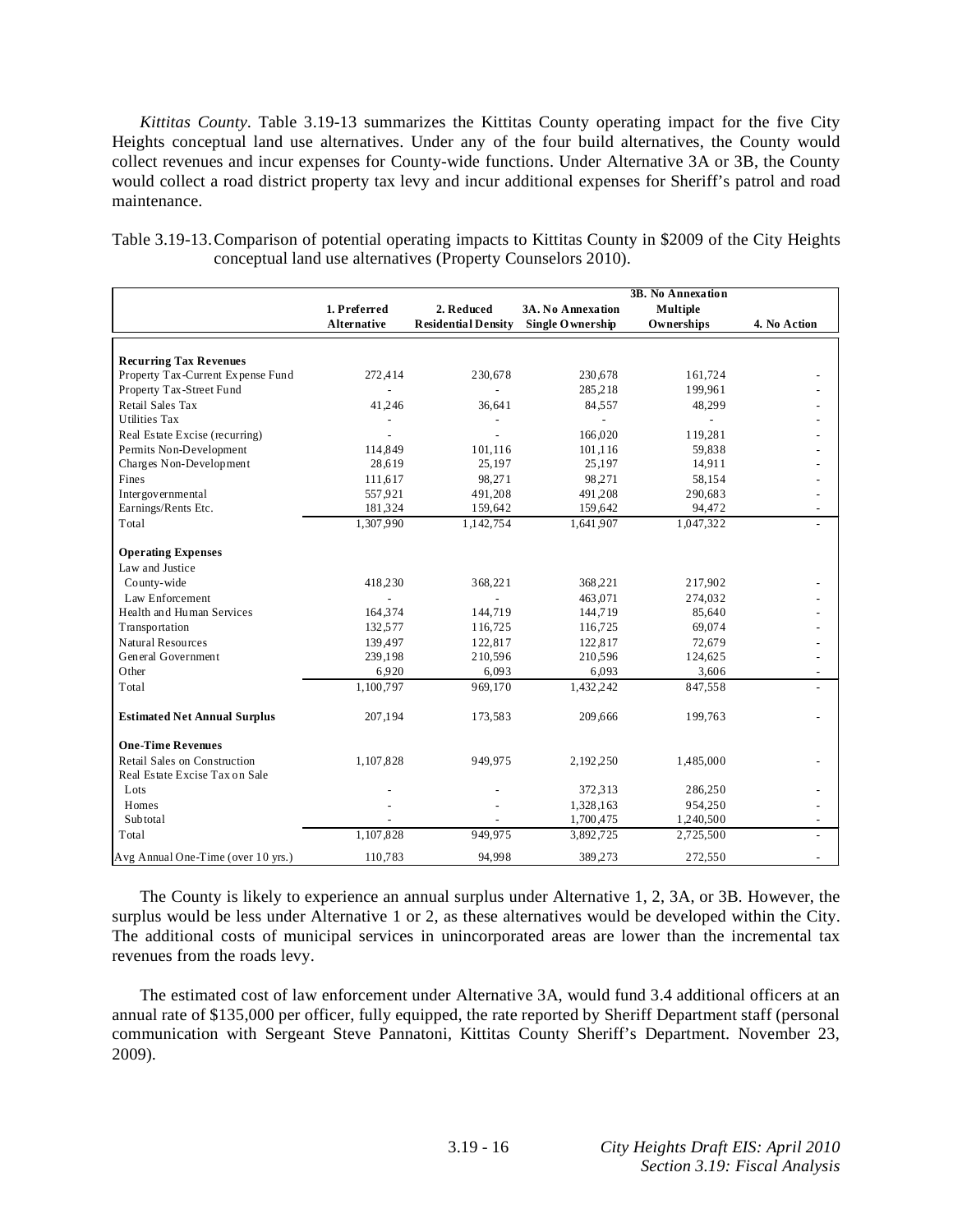The County would receive one-time tax revenues from construction and property sales within the City Heights development. With Alternative 1 or 2, the County would receive a share of the local retail sales tax, while with Alternative 3A or 3B, it would receive the entire local share, as well as real estate excise tax on property sales.

 The annual impact at the mid-point of construction would be less favorable to the County because of lags in property tax collection and property resales. The County would incur operating deficits at the midpoint of development under Alternative 3A or 3B. The estimated one-time revenues are reasonably calculated to be more than adequate to fund these early deficits.

 As with the City, the 1 percent restriction on the rate of growth in property tax revenues within the County (as a result of RCW 84.55.010) will likely result in revenues growing more slowly than expenditures. The fiscal balance may change over time.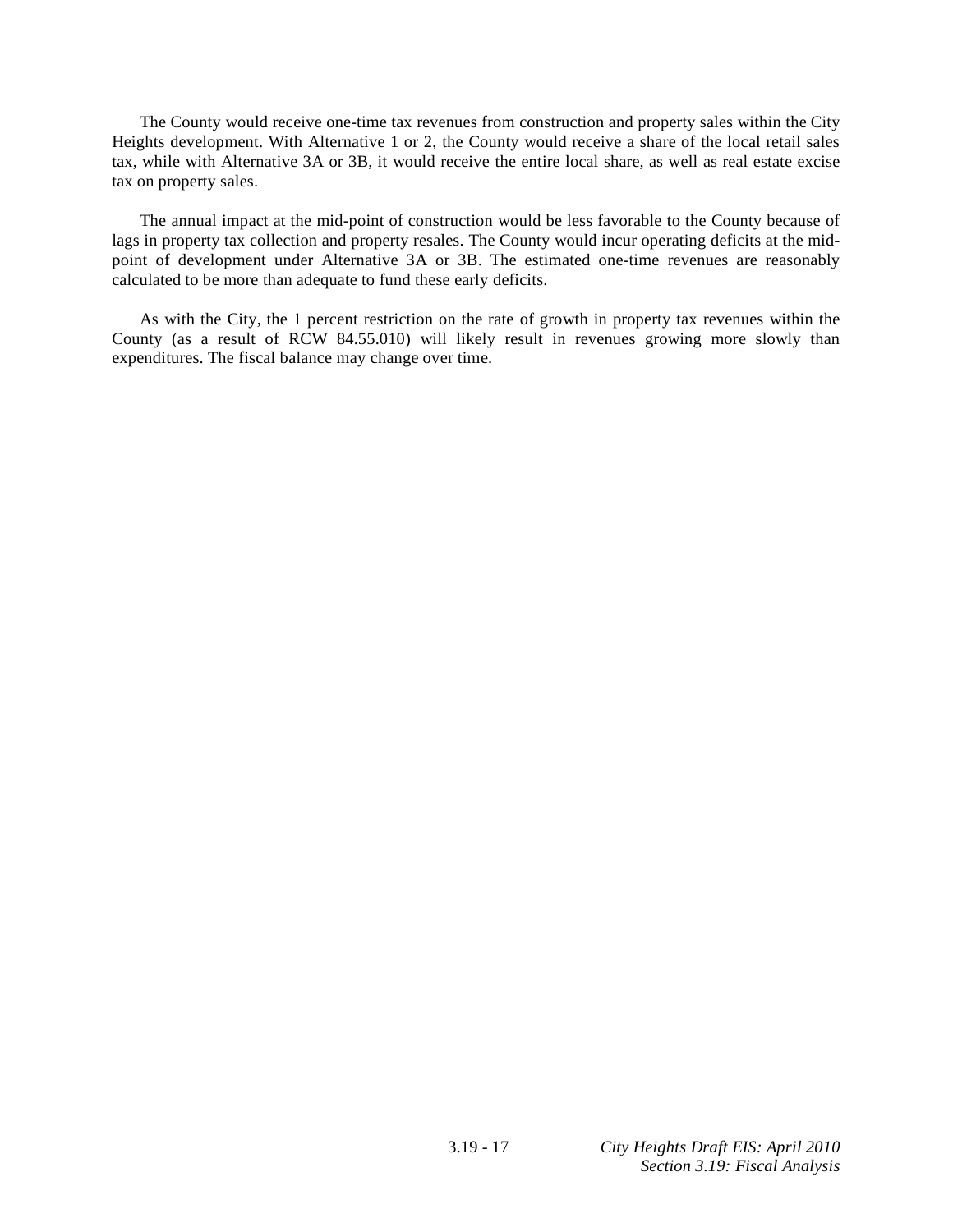*Cle Elum-Roslyn School District 404*. Table 3.19-14 summarizes the operating impacts of the City Heights conceptual land use alternatives on the School District. Because of the lid on local tax revenues (imposed by RCW 84.52.0531), the District can effectively fund the cost of additional students by collecting proportionately more funds locally to fill the gap between expenditures and non-local support. As enrollment grows, non-local support would grow by approximately \$1.7 million under Alternative 1, local funding would be allowed to increase by approximately \$400,000 under the lid, and total funding would be adequate to support the \$2.1 million in additional spending at existing spending levels. In addition, City Heights would generate a larger tax base over which to spread the fixed cost of bond repayment. The Annual Contribution to Bond line in Table 3.19-14 reflects the amount of money that would be contributed by the City Heights development, which would reduce the debt service burden on the remainder of School District taxpayers.

|              |                                        | \$2009 of the City Heights conceptual land use alternatives (Property Counselors 2010). |                          |  |
|--------------|----------------------------------------|-----------------------------------------------------------------------------------------|--------------------------|--|
|              |                                        |                                                                                         | <b>3B. No Annexation</b> |  |
| 1. Preferred | 2. Reduced<br><b>PUILLER EXECUTIVE</b> | <b>3A. No Annexation</b>                                                                | Multiple                 |  |

Table 3.19-14. Comparison of potential operating impacts to the Cle Elum-Roslyn School District in

|                                     | 1. Preferred       | 2. Reduced                 | <b>3A. No Annexation</b> | <b>Multiple</b> |              |
|-------------------------------------|--------------------|----------------------------|--------------------------|-----------------|--------------|
|                                     | <b>Alternative</b> | <b>Residential Density</b> | <b>Single Ownership</b>  | Ownerships      | 4. No Action |
| <b>Assumptions</b>                  |                    |                            |                          |                 |              |
| <b>Student Population</b>           | 228                | 199                        | 199                      | 121             |              |
| <b>Operating Cost per Student</b>   | 9,314              | 9,314                      | 9,314                    | 9,314           |              |
| State Funding per Student           | 6,894              | 6,894                      | 6,894                    | 6,894           |              |
| Federal Funding per Student         | 617                | 617                        | 617                      | 617             |              |
| Local Share as Percent of Other     | $\theta$           | 0                          | $\mathbf{0}$             | 0               |              |
| Levy Rate-Operating                 | 0.254811           | 0.254811                   | 0.254811                 | 0.254811        |              |
| Levy Rate-Bond                      | 0.624122           | 0.624122                   | 0.624122                 | 0.624122        |              |
| <b>Projected Operating Revenue</b>  |                    |                            |                          |                 |              |
| <b>Local Funding</b>                | 411,003            | 359,249                    | 359,249                  | 218,599         |              |
| <b>State Funding</b>                | 1,571,836          | 1,373,909                  | 1,373,909                | 836,007         |              |
| Federal Funding                     | 140,676            | 122,962                    | 122,962                  | 74,821          |              |
| Total                               | 2,123,515          | 1,856,121                  | 1,856,121                | 1,129,426       |              |
| <b>Operating Expense</b>            | 2,123,515          | 1,856,121                  | 1,856,121                | 1,129,426       |              |
| <b>Estimated Net Annual Surplus</b> |                    |                            |                          |                 |              |
| <b>Annual Contribution to Bond</b>  | 190,600            | 161,398                    | 161,398                  | 113,153         |              |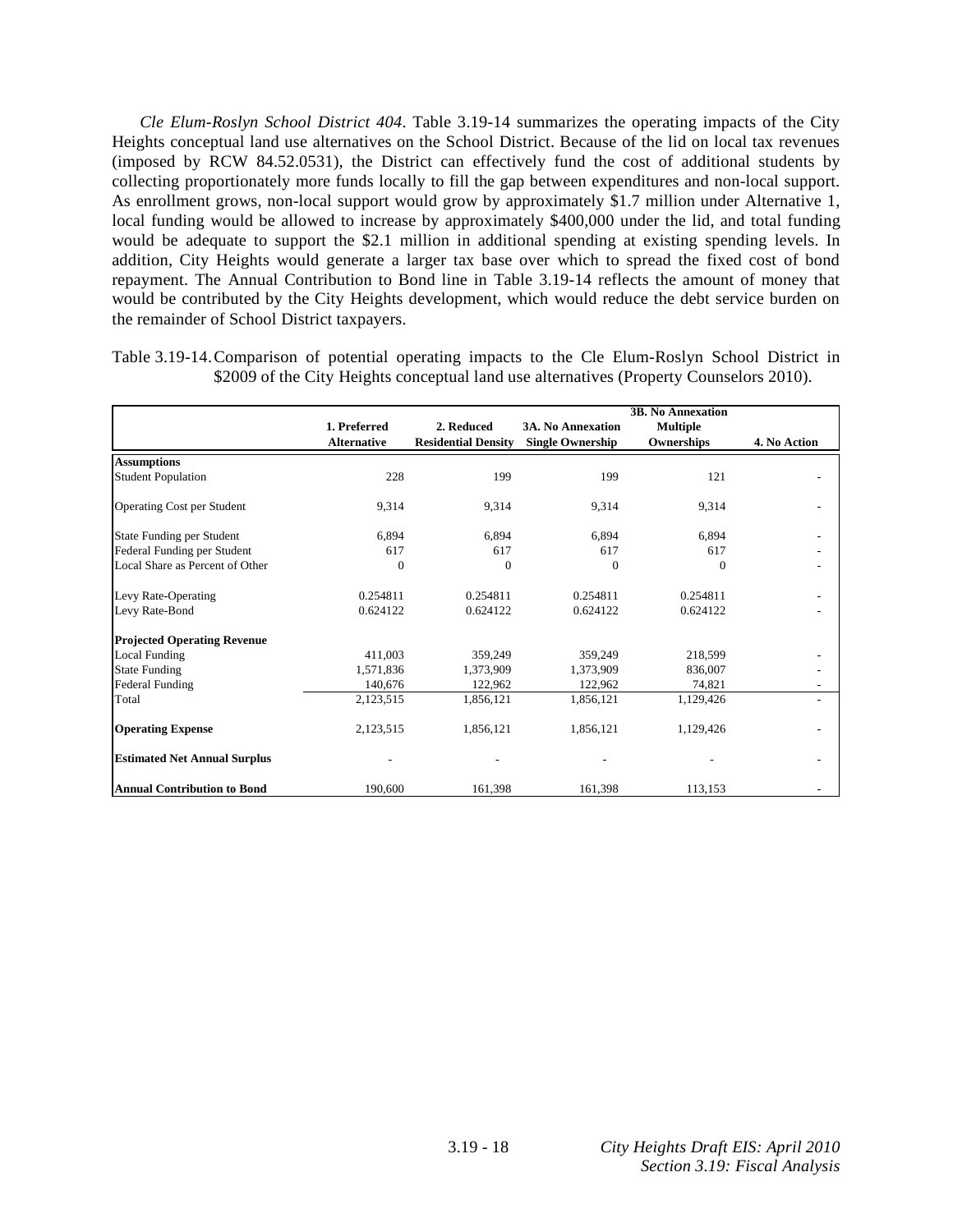*Kittitas County Fire Protection District # 7*. Table 3.19-15 summarizes the operating impacts on the Fire District to serve City Heights Alternative 3A or 3B. Increased property tax revenues are estimated to slightly exceed operating expenses (projected surplus equivalent to 1 percent of projected revenues). Property tax revenues will probably grow more slowly than expenditures. The impact of restrictions on the growth in property tax collections (as a result of RCW 84.55.010) is particularly great on jurisdictions that rely almost exclusively on those revenues. Eventually, the Fire District may choose to go to the voters for approval to lift the tax levy lid.

|  | Table 3.19-15. Comparison of potential operating impacts to Kittitas County Fire Protection District 7 in |
|--|-----------------------------------------------------------------------------------------------------------|
|  | \$2009 of the City Heights conceptual land use alternatives (Property Counselors 2010).                   |

|                                                         |                                    |                                          |                                                     | <b>3B. No Annexation</b>      |              |
|---------------------------------------------------------|------------------------------------|------------------------------------------|-----------------------------------------------------|-------------------------------|--------------|
|                                                         | 1. Preferred<br><b>Alternative</b> | 2. Reduced<br><b>Residential Density</b> | <b>3A. No Annexation</b><br><b>Single Ownership</b> | <b>Multiple</b><br>Ownerships | 4. No Action |
| <b>Resource Assumptions</b>                             |                                    |                                          |                                                     |                               |              |
| <b>Assessed Valuation</b>                               |                                    |                                          | 258,600,000                                         | 181,300,000                   |              |
| Property Tax Rate                                       | 0.54545                            | 0.54545                                  | 0.54545                                             | 0.54545                       |              |
| <b>Expenditure Assumptions</b>                          |                                    |                                          |                                                     |                               |              |
| Expenditure Per Capita                                  | 77                                 | 77                                       | 77                                                  | 77                            |              |
| Population                                              |                                    |                                          | 1,814                                               | 1,073                         |              |
| <b>Projected Revenue</b><br>Property Tax Revenue        |                                    |                                          | 141,053                                             | 98,890                        |              |
| <b>Operating Expense</b><br>Fire and Emergency Services |                                    |                                          | 139,687                                             | 82,662                        |              |
| <b>Estimated Net Annual Surplus</b>                     |                                    |                                          | 1,367                                               | 16,228                        |              |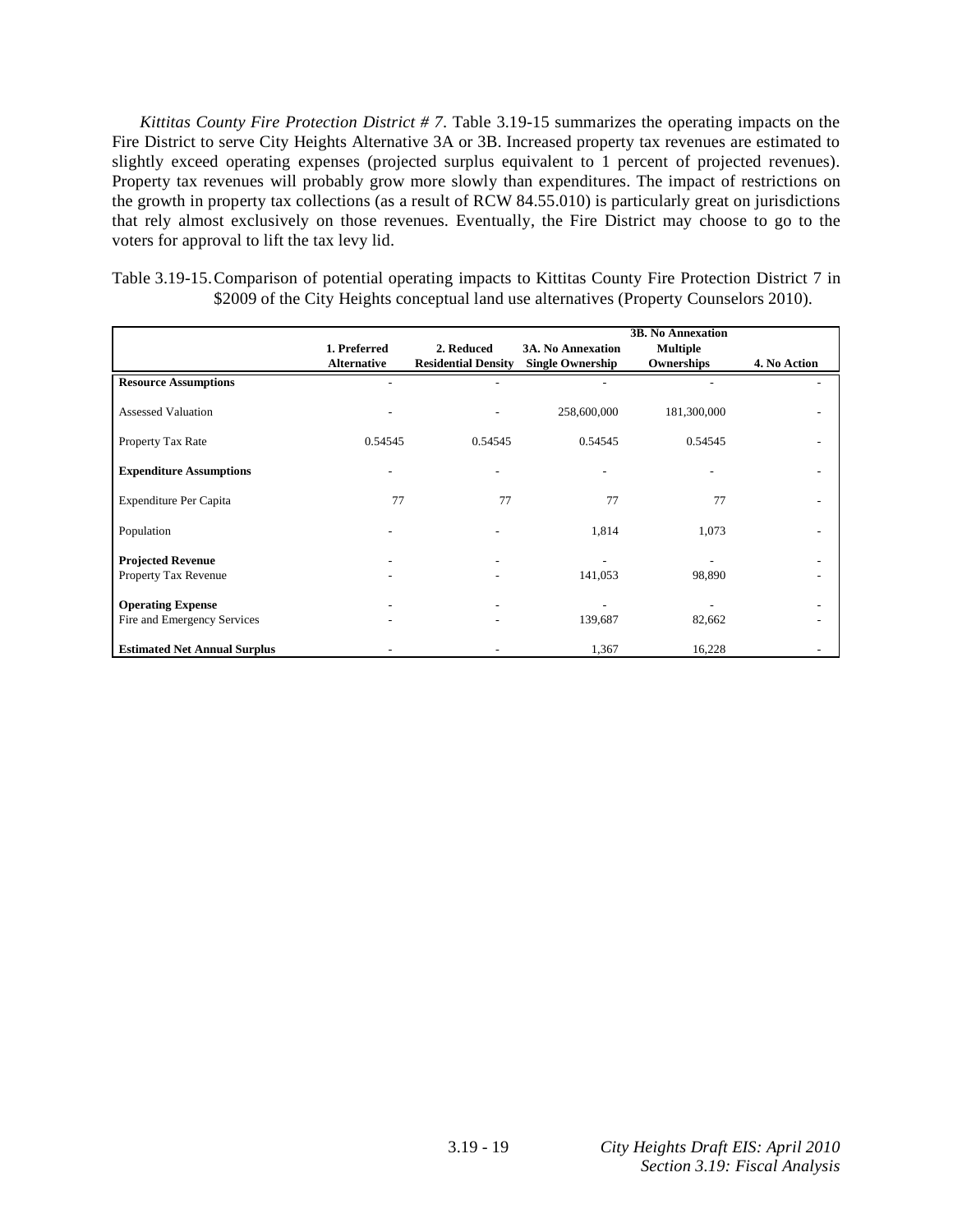*Kittitas County Hospital District 2*. Table 3.19-16 summarizes the operating impacts of the City Heights conceptual land use alternatives on the Hospital District. The District would be likely to experience an operating surplus as increased tax collections and ambulance charges should exceed the incremental costs of services. However, because of the restrictions on the rate of growth in property tax revenues (due to RCW 84.55.010), revenues may grow more slowly than expenditures, and the fiscal balance may change over time. Eventually, the Hospital District may choose to go to the voters for approval to lift the tax levy lid.

| Table 3.19-16. Comparison of potential operating impacts to Kittitas County Hospital District 2 in \$2009 |
|-----------------------------------------------------------------------------------------------------------|
| of the City Heights conceptual land use alternatives (Property Counselors 2010).                          |

|                                     |                    |                            |                          | <b>3B. No Annexation</b> |              |
|-------------------------------------|--------------------|----------------------------|--------------------------|--------------------------|--------------|
|                                     | 1. Preferred       | 2. Reduced                 | <b>3A. No Annexation</b> | <b>Multiple</b>          |              |
|                                     | <b>Alternative</b> | <b>Residential Density</b> | <b>Single Ownership</b>  | Ownerships               | 4. No Action |
| <b>Revenue and Expense Factors</b>  |                    |                            |                          |                          |              |
| Avg Annual Year-round Population    | 2,060              | 1,814                      | 1,814                    | 1,073                    |              |
| Average Calls per 1000 population   | 70                 | 70                         | 72                       | 74                       |              |
| Projected Calls                     | 144                | 127                        | 131                      | 79                       |              |
| Average cost per Call               | 846                | 846                        | 846                      | 846                      |              |
| <b>Incremental Assessed Value</b>   | 305,388,500        | 258,600,000                | 258,600,000              | 181,300,000              |              |
| Tax Rate (\$/\$1000)                | 0.325838           | 0.325838                   | 0.325838                 | 0.325838                 |              |
| Ambulance Revenues (/call)          | 667                | 667                        | 667                      | 667                      |              |
| <b>Projected Revenue</b>            |                    |                            |                          |                          |              |
| Property Tax Revenue                | 99,507             | 84,262                     | 84,262                   | 59,074                   |              |
| <b>Ambulance Revenue</b>            | 96,151             | 84,654                     | 87,073                   | 52,958                   |              |
| Subtotal                            | 195,658            | 168,916                    | 171,334                  | 112,033                  |              |
| <b>Projected Expenditures</b>       |                    |                            |                          |                          |              |
| <b>EMS</b> and Transport            | 121,999            | 107,411                    | 110,480                  | 67,195                   |              |
| <b>Estimated Net Annual Surplus</b> | 73,660             | 61,505                     | 60,855                   | 44,838                   |              |

#### *POTENTIAL CAPITAL IMPACTS*

Comparison of the capital impacts of the City Heights conceptual land use alternatives is based on estimates of facility needs, available funding sources, and funding gaps. The impacts are discussed in general terms in this section, with the exception that the impact on the School District is quantified. The mechanisms for funding capital cost impacts will be negotiated between the City and project proponent if Alternative 1 or 2 is selected, or between the County and the project proponent if Alternative 3A or 3B is selected.

*City of Cle Elum*. With Alternative 1 or 2, the City would experience growth in staff as well as demands for facilities such as parks. The City is authorized to impose impact fees for roads, parks, schools, and fire protection facilities, but does not currently impose such fees. The City Heights project will include parks and open space in amounts that exceed the project's proportionate share suggested by City's proposed Level of Service standards (see Draft EIS Section 3.14).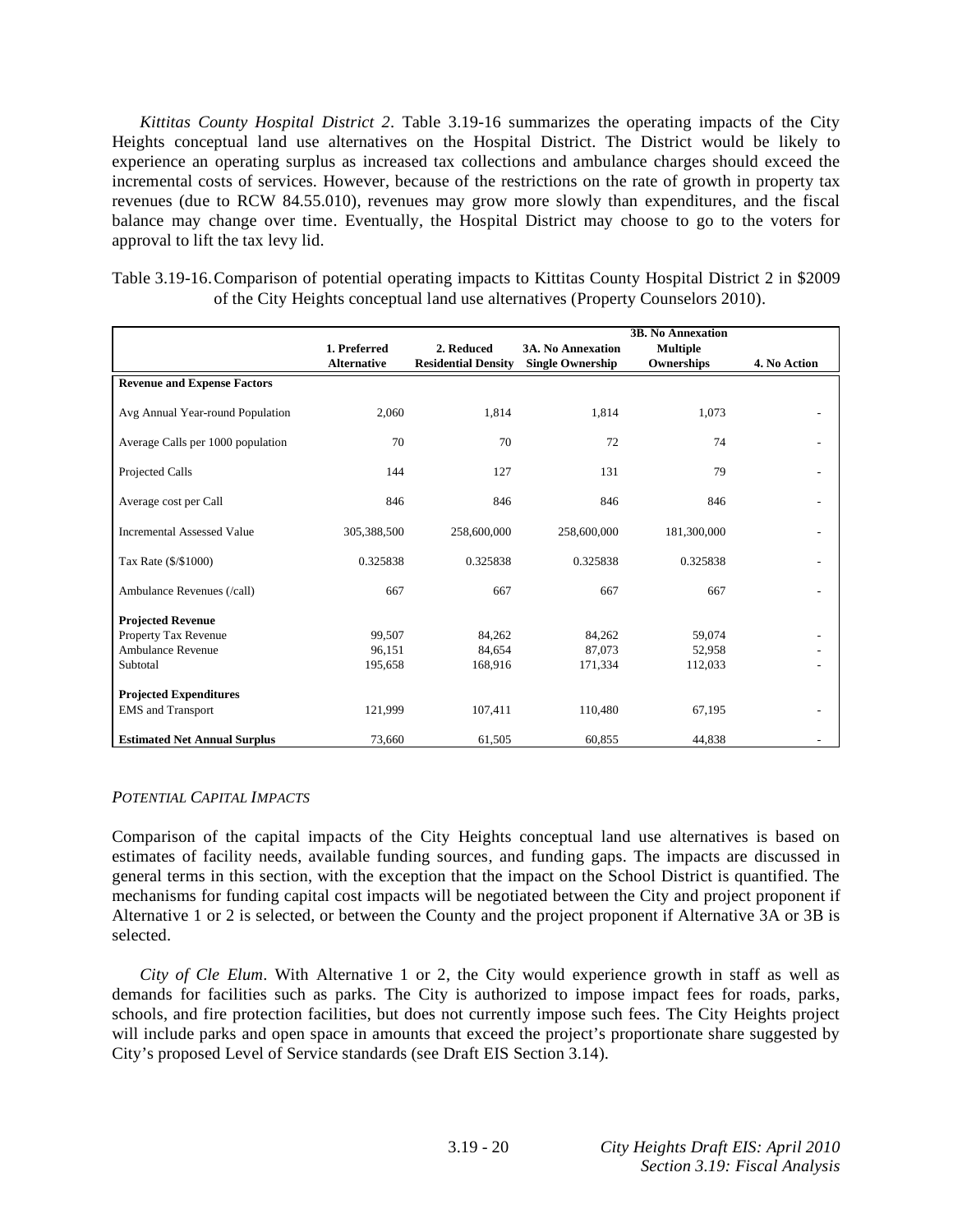*Kittitas County*. The County would experience increased demands for County-wide services as well as Sheriff's protection and road maintenance in unincorporated areas if Alternative 3A or 3B were selected for implementation. The increased staff associated with the County-wide services would be small in comparison to total staffing, and could be accommodated in existing facilities. Additional law enforcement services would require approximately four additional officers (four full-time-equivalent officers spread over 24 hours seven days per week) with City Heights Alternative 3A (or three officers with Alternative 3B due to approximately 40 percent fewer dwelling units and residents). Additional road maintenance services could be provided out of existing facilities.

*Cle Elum-Roslyn School District 404*. School District facilities are currently under-utilized on an overall basis with 895 students and a capacity for 970, according to the Washington State Office of the Superintendant of Public Instruction formula. Over the long term, the City Heights student population under any of the conceptual land use alternatives would create the need for additional school capacity. Table 3.19-17 provides a comparison of the capital cost impact of the facilities required to accommodate additional enrollment under full build-out and 90 percent occupancy of each alternative.

| Table 3.19-17. Comparison of potential capital impacts to the Cle Elum-Roslyn School District in \$2009 |  |
|---------------------------------------------------------------------------------------------------------|--|
| for the City Heights conceptual land use alternatives (Property Counselors 2010).                       |  |

|                                  |                    |                            |                   | 3B. No Annexation |              |
|----------------------------------|--------------------|----------------------------|-------------------|-------------------|--------------|
|                                  | 1. Preferred       | 2. Reduced                 | 3A. No Annexation | <b>Multiple</b>   |              |
|                                  | <b>Alternative</b> | <b>Residential Density</b> | Single O wnership | Ownerships        | 4. No Action |
| <b>School Enrollment</b>         |                    |                            |                   |                   |              |
| Elementary                       | 92                 | 81                         | 81                | 25                |              |
| Middle                           | 55                 | 48                         | 48                | 15                |              |
| High                             | 81                 | 71                         | 71                | 21                |              |
| % of School Capacity             |                    |                            |                   |                   |              |
| Elementary                       | 20.5%              | 17.9%                      | 17.9%             | 5.5%              |              |
| Middle                           | 15.7%              | 13.7%                      | 13.7%             | 4.2%              |              |
| High                             | 16.1%              | 14.1%                      | 14.1%             | 4.3%              |              |
| <b>Square Feet Required</b>      |                    |                            |                   |                   |              |
| Elementary ( $@117 sq. ft$ )     | 10,810             | 9,449                      | 9,449             | 2,875             |              |
| Middle ( $@157$ sq. ft.)         | 8,618              | 7,533                      | 7.533             | 2,292             |              |
| High $(\emptyset 161$ sq. ft.)   | 12.995             | 11,359                     | 11,359            | 3,456             |              |
| Cost per Square Foot             |                    |                            |                   |                   |              |
| Elementary                       | \$210              | \$210                      | \$210             | \$210             |              |
| Middle                           | \$210              | \$210                      | \$210             | \$210             |              |
| High                             | \$255              | \$255                      | \$255             | \$255             |              |
| Additional Buses (@ 65 students) | 3.5                | 3.1                        | 3.1               | 0.9               |              |
| Average Cost per Bus             | \$85,000           | \$85,000                   | \$85,000          | \$85,000          |              |
| <b>Estimated Capital Impact</b>  |                    |                            |                   |                   |              |
| <b>Buildings</b>                 |                    |                            |                   |                   |              |
| Elementary                       | \$2,270,082        | \$1,984,232                | \$1,984,232       | \$1,207,381       |              |
| Middle                           | 1,809,750          | 1,581,865                  | 1,581,865         | 962.545           |              |
| High                             | 3,313,848          | 2,896,566                  | 2,896,566         | 1,762,525         |              |
| Subtotal                         | 7,393,680          | 6,462,664                  | 6,462,664         | 3.932,451         |              |
| School Buses                     | 298,155            | 260,611                    | 260,611           | 158,578           |              |
| Total                            | 7,691,835          | 6,723,275                  | 6,723,275         | 4,091,029         |              |

 As shown in Table 3.19-17, the capital cost impact to the School District would be approximately \$7.7 million with Alternative 1, \$6.7 million with Alternative 2 or 3A, or \$4.1 million with Alternative 3B. At this time, the District has the lowest factor for State matching funds. District representatives estimate the effective match rate under current conditions would be 8 percent (personal communication with Brian Twardoski, Director of Operations and Finance, Cle Elum-Roslyn School District, July 14,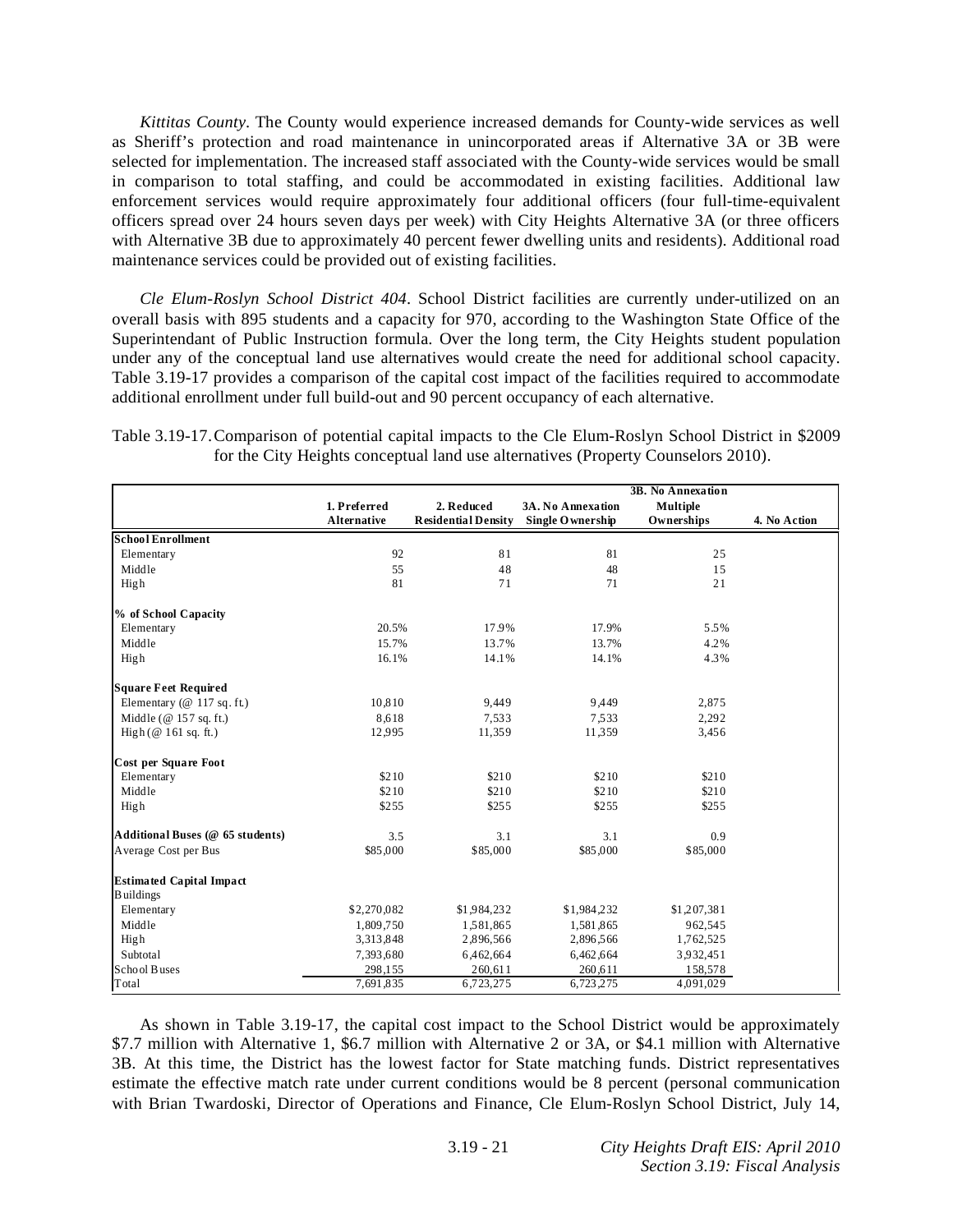2009). If the District is over-capacity at the time of City Height's construction, the match factor could be significantly higher and the cost impact lower.

 The estimated City Heights student enrollment represents facility capacity in a range of 8.3 percent of the capacity of a middle school with Alternative 3B to 20.5 percent of the capacity for an elementary school with Alternative  $1<sup>1</sup>$  Given that the actual student population generated by the City Heights development will differ somewhat from these projections, and that phased development of the project is proposed over 6 to 12 years, it may be necessary for the School District (in coordination with the project proponent) to evaluate the actual projected impact on classroom capacity on an annual basis. The School District capital impact estimate is correlated to the assumption (for the purpose of the EIS impact analysis) that 90 percent of homes within City Heights under any alternative would be occupied on a year-around basis. Once it is clear that building capacities will be reached, the optimal solution will be to implement the District's Long-Range Facilities Plan; specifically, to embark on a capital improvement and expansion plan with voter approval of a bond measure (personal communication with Brian Twardoski, Director of Operations and Finance, Cle Elum-Roslyn School District, December 10, 2009).

 Other options to accommodate the additional students such as adding classrooms to the existing facilities or utilizing modular units to accommodate expansion would result in lower costs. The City Heights proportionate-share cost impact of adding classrooms is compared for each alternative in Table 3.19-18. The average cost per classroom is assumed to be \$300,000 reflecting 1,425 square feet plus a 20 percent circulation factor, and a unit cost of \$175 per square foot. It is assumed that new facilities could be developed on the existing School District properties adjacent to SR 903. As shown in Table 3.19-18, the capital cost impact would be approximately \$2.4 million for Alternative 1, \$2.1 million for Alternative 2 or 3A, and \$1.3 million for Alternative 3B. As with the estimates in Table 3.19-17, the impacts would be lower if the proportion of City Heights homes that are occupied year-around is less than 90 percent, and/or if the State match factor is higher at the time of construction.

 $\overline{a}$ 

<sup>1</sup> The capacities of elementary, middle, and high schools are assumed at 450, 350, and 500 students, respectively.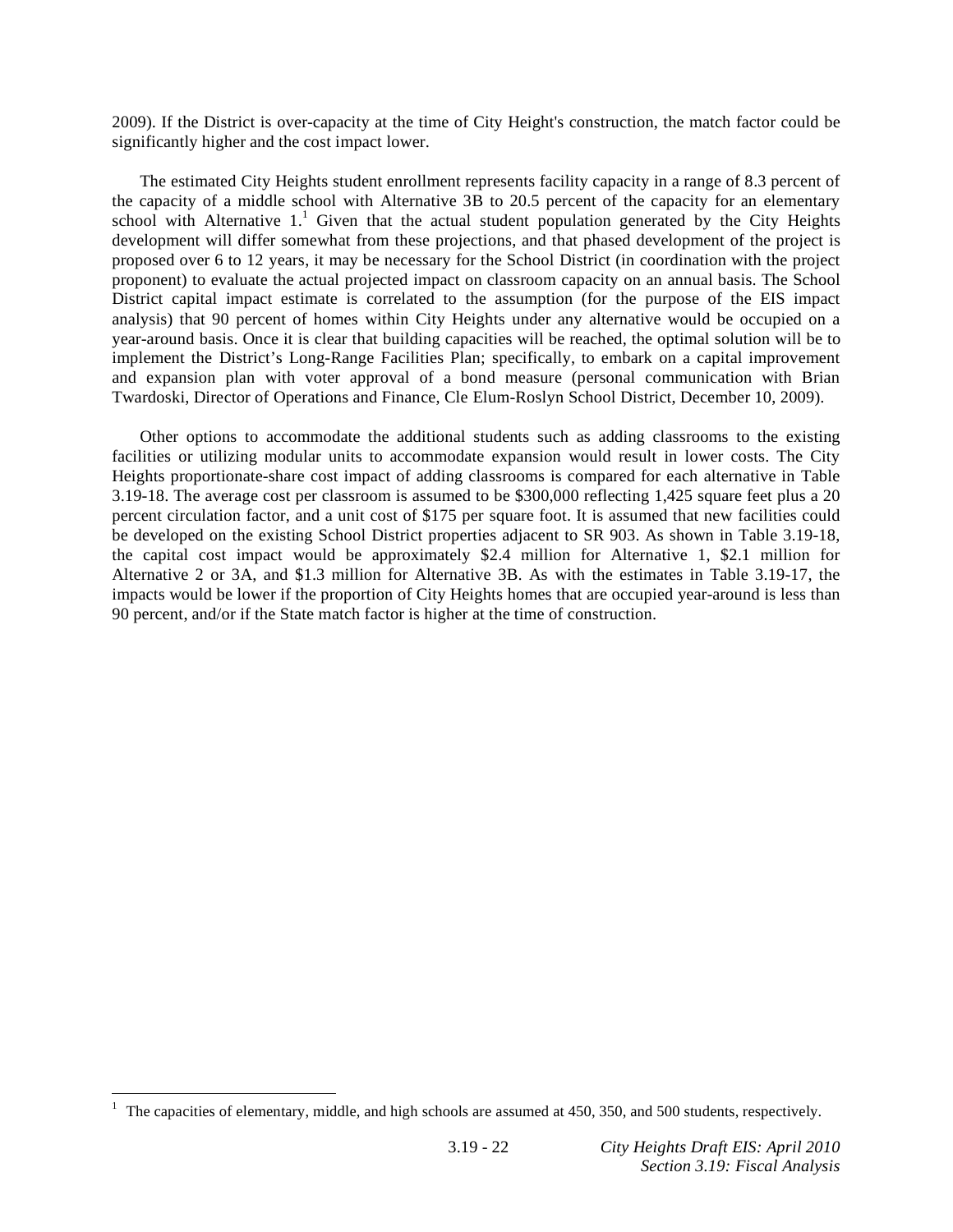Table 3.19-18. Comparison of the potential capital impact costs of the City Heights conceptual land use alternatives for additional classrooms and school bus capacity in \$2009 (Property Counselors 2010).

|                                  | 1. Preferred<br><b>Alternative</b> | 2. Reduced<br><b>Residential</b> | 3a. No Annex<br><b>Single Owner</b> | 3b. No Annex<br><b>Multi-Owners</b> | 4. No<br><b>Action</b> |
|----------------------------------|------------------------------------|----------------------------------|-------------------------------------|-------------------------------------|------------------------|
| <b>School Enrollment</b>         |                                    |                                  |                                     |                                     |                        |
| Elementary                       | 92                                 | 81                               | 81                                  | 49                                  |                        |
| Middle                           | 55                                 | 48                               | 48                                  | 29                                  |                        |
| High                             | 81                                 | 71                               | 71                                  | 43                                  |                        |
| % of School Capacity             |                                    |                                  |                                     |                                     |                        |
| Elementary                       | 20.5%                              | 17.9%                            | 17.9%                               | 10.9%                               | $0.0\%$                |
| Middle                           | 15.7%                              | 13.7%                            | 13.7%                               | 8.3%                                | $0.0\%$                |
| High                             | 16.1%                              | 14.1%                            | 14.1%                               | 8.6%                                | $0.0\%$                |
| <b>Classroom Cost Factors</b>    | \$300,000                          | \$300,000                        | \$300,000                           | \$300,000                           |                        |
| Additional Buses (@ 65 students) | 3.5                                | 3.1                              | 3.1                                 | 1.9                                 |                        |
| Average Cost per Bus             | \$85,000                           | \$85,000                         | \$85,000                            | \$85,000                            |                        |
| Match Percentage                 | 8%                                 | 8%                               | 8%                                  | 8%                                  |                        |
| <b>Estimated Capital Impact</b>  |                                    |                                  |                                     |                                     |                        |
| <b>Buildings</b>                 | \$2,097,605                        | \$1,833,473                      | \$1,833,473                         | \$1,115,646                         |                        |
| <b>School Buses</b>              | 298,155                            | 260,611                          | 260,611                             | 158,578                             |                        |
| Total                            | 2,395,759                          | 2,094,084                        | 2,094,084                           | 1,274,224                           |                        |

 Capital costs under this option could be financed through impact fees. The City and County are authorized to impose school impact fees on behalf of the District; however at the present time, neither the City nor County does collect these fees from new development. These fees could take the form of a per lot payment or a per student payment at the time actual development occurs.

 Requirements for additional buses are estimated assuming that the elementary, middle, and high schools would continue on the same bell schedule, and that buses would not make multiple runs.

 The Development Agreement to be negotiated between the City of Cle Elum and the project proponent with Alternative 1 or 2 (or conditions of approval that would be imposed by Kittitas County with Alternative 3A or 3B) will provide for funding options satisfactory to the School District to provide a means to finance the facilities needed to accommodate the growth in student population attributable to City Heights.

*Kittitas County Fire District 7*. Fire District 7 currently operates seven stations and responded to 488 calls in 2008. Assuming a service area population of approximately 5,500, the number of calls per 1,000 population was 89 in 2008. Applying this factor, the number of additional calls attributable to City Heights would range from approximately 160 annually under Alternative 3A, to 93 under Alternative 3B. The District's three existing stations (Bullfrog Road, Upper Peoh Point, and Airport Road) and South Cle Elum that would provide immediate response to the City Heights development under Alternative 3A or 3B have adequate capacity to serve this increased volume of calls.